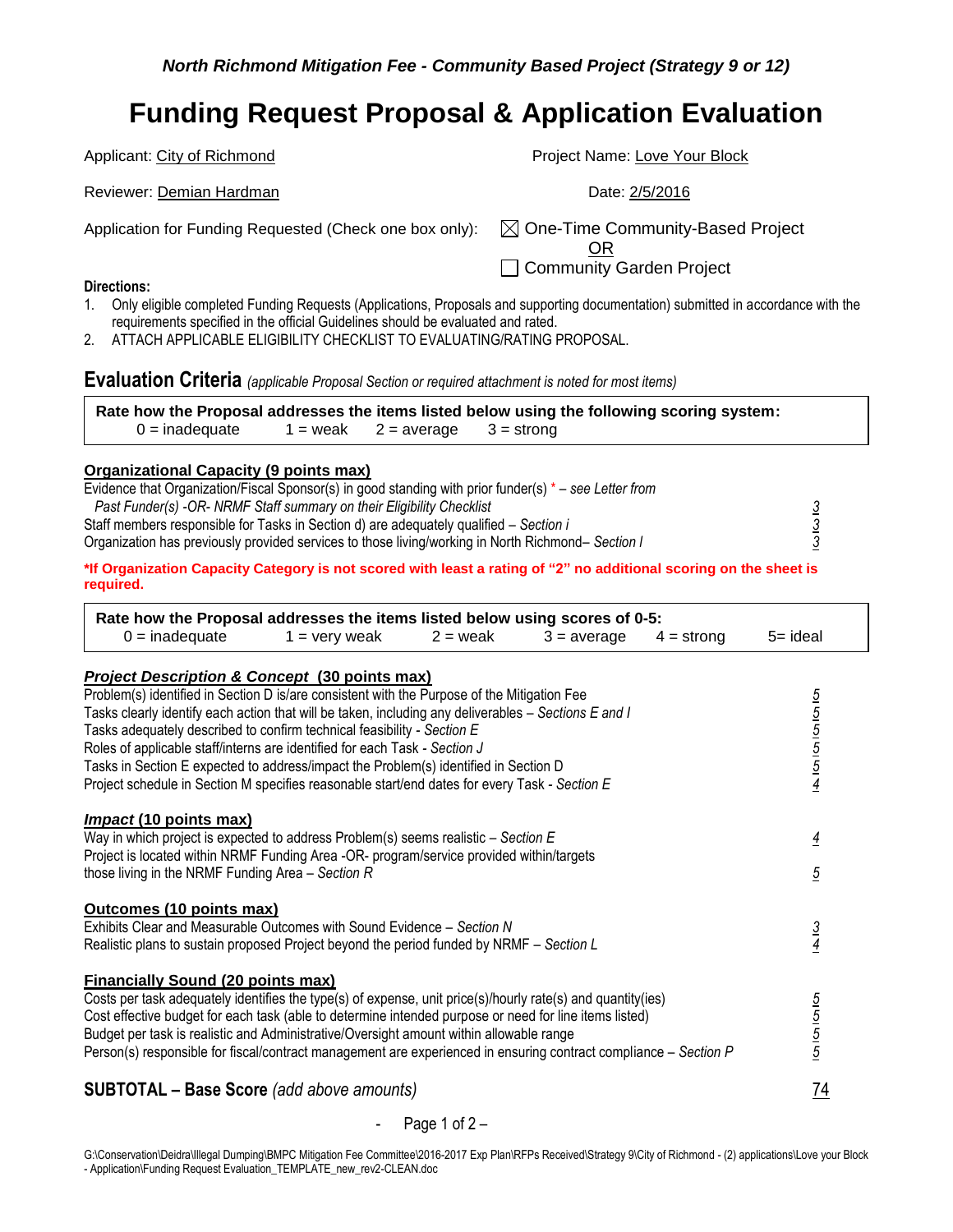*MAXIMUM BASE SCORE = 79 POINTS (NOT INCLUDING OPTIONAL FUNDING PRIORITY SCORE ON THE NEXT PAGE)* **Funding Priorities**

|             | Provide a score between 1-3 for each "Funding Priority" YES answer, but only if accompanied with narrative<br>response substantiating the YES (e.g. how).<br>$1 =$ weak<br>$2 = average$<br>$3 =$ strong |                |
|-------------|----------------------------------------------------------------------------------------------------------------------------------------------------------------------------------------------------------|----------------|
| Ť.          | Provide jobs and/or professional development/training opportunities for North Richmond residents                                                                                                         | $\overline{2}$ |
| Ïİ.         | Uses or builds upon existing North Richmond Mitigation Fee funded strategies/activities                                                                                                                  | $\overline{3}$ |
| III.        | Partnerships with a different entity (ies) currently proposing other Community Based Project(s)                                                                                                          |                |
| IV.         | Clear measurable outcomes with sound evidence of success addressing identified problem(s)                                                                                                                | $\overline{2}$ |
| v.          | Proven track record of successfully implementing similar activities on-time and within budget                                                                                                            | $\overline{3}$ |
| Vİ.         | Address unmet needs related to illegal dumping                                                                                                                                                           | $\overline{2}$ |
|             | vii. Supplement or enhance (e.g. increase the effectiveness/success) non-mitigation funded efforts                                                                                                       | 1              |
|             | <b>SUBTOTAL - Funding Priorities</b> (add above amounts)<br>MAXIMUM FUNDING PRIORITY SCORE = 21 POINTS<br>New and/or Creative Project Ideas Proposed (extra 5 points for this                            | <u> 14</u>     |
| Category) - | Project Idea(s):2<br>$\bf{0}$<br>5<br>3<br>2<br><u>0</u><br>1                                                                                                                                            |                |

## **GRAND TOTAL** 90

*MAXIMUM SCORE = 100 POINTS*

**What are the strongest areas of the applicant's proposed project?** Project Description and concept is well thought out and easy to understand.

**Are you aware of any concerns about this Applicant, Fiscal Sponsor or proposed project?** No.

#### **COMMENTS ABOUT PROJECT, SUBMITTALS OR ORGANIZATION(S):**

Would like to have had more detial on measurable outcomes to demonstrate level of success. However, overall it is very well thought out project.

**FUNDING RECOMMENDATION:** Yes, Recommend funding. Very Good Project.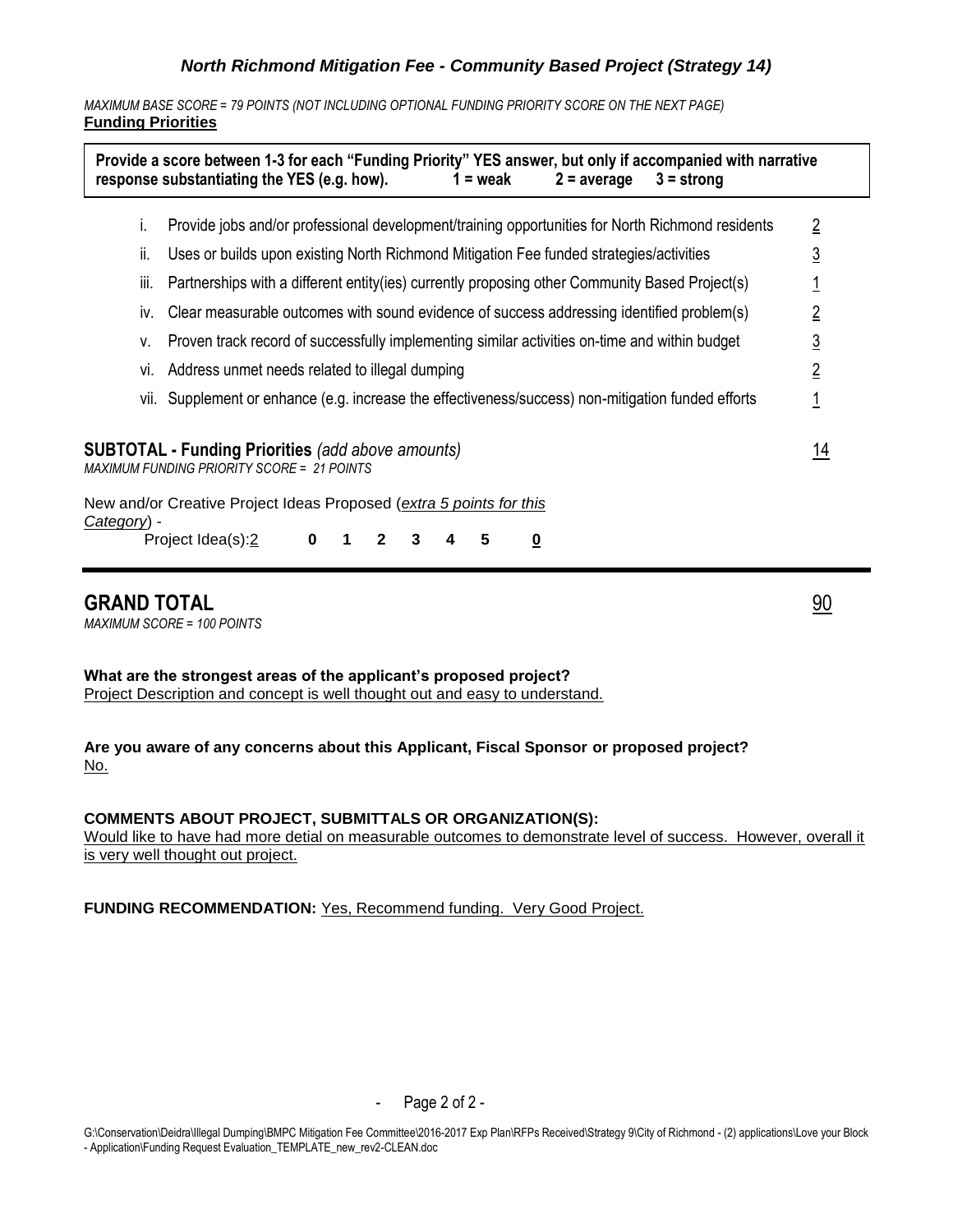Applicant: Public Agency **Project Name: Love Your Block No. Richmond** Reviewer: Lori Reese-Brown **Date: 2/8/2016** Reviewer: Lori Reese-Brown Application for Funding Requested (Check one box only):  $\mathbb{X}$  One-Time Community-Based Project OR □ Community Garden Project **Directions:**

- 1. Only eligible completed Funding Requests (Applications, Proposals and supporting documentation) submitted in accordance with the requirements specified in the official Guidelines should be evaluated and rated.
- 2. ATTACH APPLICABLE ELIGIBILITY CHECKLIST TO EVALUATING/RATING PROPOSAL.

**Evaluation Criteria** *(applicable Proposal Section or required attachment is noted for most items)*

|                  |  | Rate how the Proposal addresses the items listed below using the following scoring system: |  |
|------------------|--|--------------------------------------------------------------------------------------------|--|
| $0 =$ inadequate |  | $1 =$ weak $2 =$ average $3 =$ strong                                                      |  |

#### **Organizational Capacity (9 points max)**

| Evidence that Organization/Fiscal Sponsor(s) in good standing with prior funder(s) $* -$ see Letter from |  |
|----------------------------------------------------------------------------------------------------------|--|
| Past Funder(s) -OR- NRMF Staff summary on their Eligibility Checklist                                    |  |
| Staff members responsible for Tasks in Section d) are adequately qualified – Section i                   |  |
| Organization has previously provided services to those living/working in North Richmond– Section I       |  |
|                                                                                                          |  |

**\*If Organization Capacity Category is not scored with least a rating of "2" no additional scoring on the sheet is required.** 

| Rate how the Proposal addresses the items listed below using scores of 0-5:                                                                             |                 |            |               |              |                |
|---------------------------------------------------------------------------------------------------------------------------------------------------------|-----------------|------------|---------------|--------------|----------------|
| $0 =$ inadequate                                                                                                                                        | $1 =$ very weak | $2 =$ weak | $3 = average$ | $4 =$ strong | $5 = ideal$    |
|                                                                                                                                                         |                 |            |               |              |                |
| <b>Project Description &amp; Concept (30 points max)</b><br>Problem(s) identified in Section D is/are consistent with the Purpose of the Mitigation Fee |                 |            |               |              |                |
| Tasks clearly identify each action that will be taken, including any deliverables – Sections E and I                                                    |                 |            |               |              | 5              |
| Tasks adequately described to confirm technical feasibility - Section E                                                                                 |                 |            |               |              | 55555          |
| Roles of applicable staff/interns are identified for each Task - Section J                                                                              |                 |            |               |              |                |
| Tasks in Section E expected to address/impact the Problem(s) identified in Section D                                                                    |                 |            |               |              |                |
| Project schedule in Section M specifies reasonable start/end dates for every Task - Section E                                                           |                 |            |               |              |                |
|                                                                                                                                                         |                 |            |               |              |                |
| <i>Impact</i> (10 points max)                                                                                                                           |                 |            |               |              |                |
| Way in which project is expected to address Problem(s) seems realistic $-$ Section E                                                                    |                 |            |               |              | 5              |
| ProjectislocatedwithinNRMFFundingArea-OR-program/serviceprovidedwithin/targets                                                                          |                 |            |               |              |                |
| those living in the NRMF Funding Area $-$ Section R                                                                                                     |                 |            |               |              | $\overline{5}$ |
|                                                                                                                                                         |                 |            |               |              |                |
| Outcomes (10 points max)                                                                                                                                |                 |            |               |              |                |
| Exhibits Clear and Measurable Outcomes with Sound Evidence - Section N                                                                                  |                 |            |               |              | $\frac{4}{5}$  |
| Realistic plans to sustain proposed Project beyond the period funded by NRMF - Section L                                                                |                 |            |               |              |                |
|                                                                                                                                                         |                 |            |               |              |                |
| <b>Financially Sound (20 points max)</b>                                                                                                                |                 |            |               |              |                |
| Costs per task adequately identifies the type(s) of expense, unit price(s)/hourly rate(s) and quantity(ies)                                             |                 |            |               |              | 4              |
| Cost effective budget for each task (able to determine intended purpose or need for line items listed)                                                  |                 |            |               |              |                |
| Budget per task is realistic and Administrative/Oversight amount within allowable range                                                                 |                 |            |               |              | $\frac{4}{5}$  |
| Person(s) responsible for fiscal/contract management are experienced in ensuring contract compliance – Section P                                        |                 |            |               |              |                |
|                                                                                                                                                         |                 |            |               |              |                |
| <b>SUBTOTAL - Base Score</b> (add above amounts)                                                                                                        |                 |            |               |              | 75             |
| MAXIMUM BASE SCORE = 79 POINTS (NOT INCLUDING OPTIONAL FUNDING PRIORITY SCORE ON THE NEXT PAGE)                                                         |                 |            |               |              |                |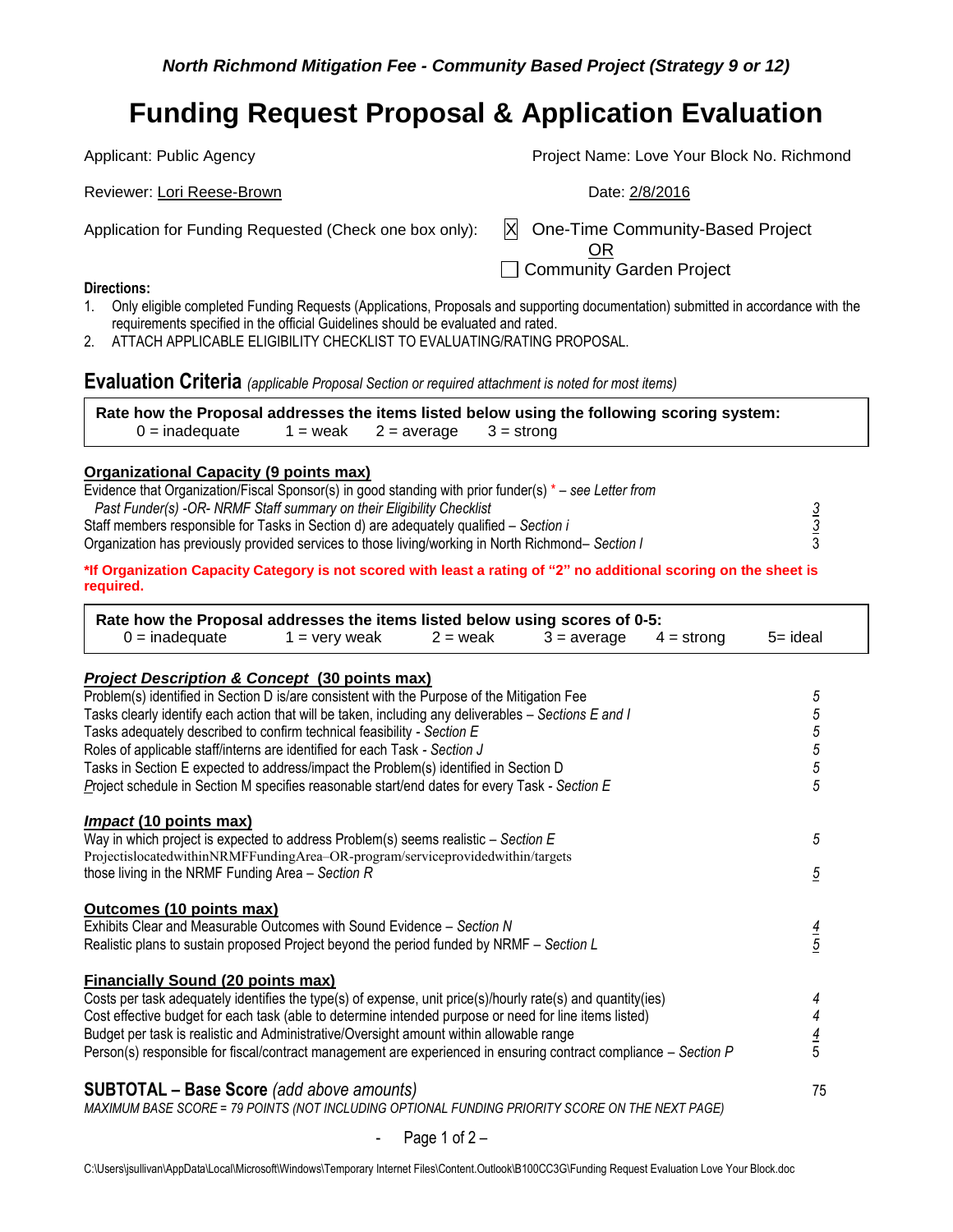## **Funding Priorities**

|             | Τ.   | Provide jobs and/or professional development/training opportunities for North Richmond residents              | $\overline{3}$ |
|-------------|------|---------------------------------------------------------------------------------------------------------------|----------------|
|             | Ш.   | Uses or builds upon existing North Richmond Mitigation Fee funded strategies/activities                       | 3              |
|             | iii. | Partnerships with a different entity(ies) currently proposing other Community Based Project(s)                | 3              |
|             | İV.  | Clear measurable outcomes with sound evidence of success addressing identified problem(s)                     | 3              |
|             | v.   | Proven track record of successfully implementing similar activities on-time and within budget                 | <u>3</u>       |
|             | Vİ.  | Address unmet needs related to illegal dumping                                                                | $\overline{3}$ |
|             | VII. | Supplement or enhance (e.g. increase the effectiveness/success) non-mitigation funded efforts                 | <u>3</u>       |
|             |      | <b>SUBTOTAL - Funding Priorities</b> (add above amounts)<br><b>MAXIMUM FUNDING PRIORITY SCORE = 21 POINTS</b> | 21             |
| Category) - |      | New and/or Creative Project Ideas Proposed (extra 5 points for this                                           |                |
|             |      | 3<br>Project Idea(s):3<br>5<br>$\mathbf{2}$<br>0                                                              |                |

## **GRAND TOTAL** 97

*MAXIMUM SCORE = 100 POINTS*

### **What are the strongest areas of the applicant's proposed project?**

This was an effective proposal that meets the goals and objectives of the North Richmond Mitigation. I loved that the proposal is inclusive of residents, businesses, and the clergy.

**Are you aware of any concerns about this Applicant, Fiscal Sponsor or proposed project?** No.

**COMMENTS ABOUT PROJECT, SUBMITTALS OR ORGANIZATION(S):**  N/A

**FUNDING RECOMMENDATION: \$30**k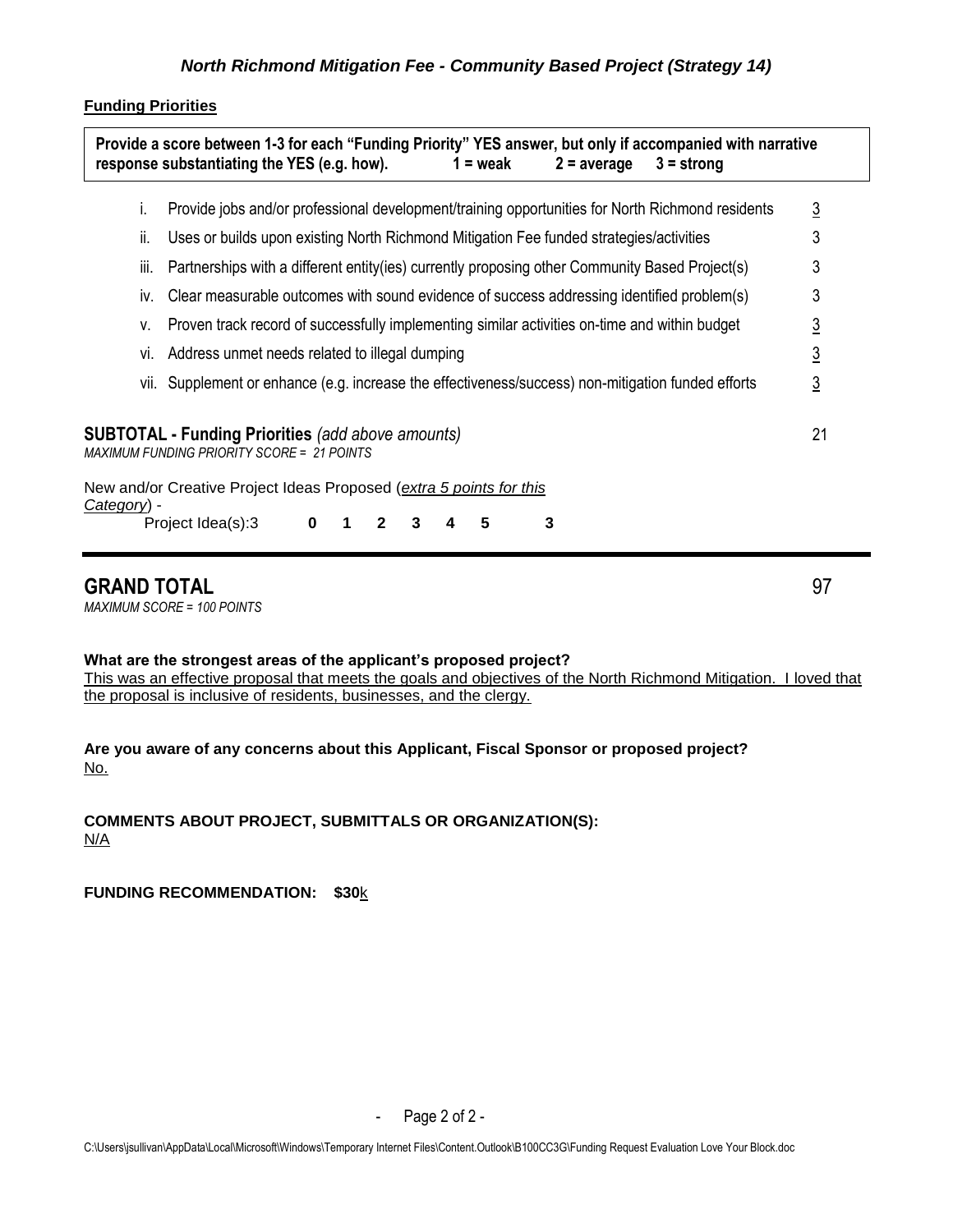| Applicant: City of Richmond<br>Restroom                                                                                                                                                                              | Project Name: Shields Reid Park                                                |
|----------------------------------------------------------------------------------------------------------------------------------------------------------------------------------------------------------------------|--------------------------------------------------------------------------------|
| Reviewer: Demian Hardman                                                                                                                                                                                             | Date: 2/5/2016                                                                 |
| Application for Funding Requested (Check one box only):                                                                                                                                                              | $\boxtimes$ One-Time Community-Based Project<br>OR<br>Community Garden Project |
| Directions:                                                                                                                                                                                                          |                                                                                |
| Only eligible completed Funding Requests (Applications, Proposals and supporting documentation) submitted in accordance with the<br>requirements specified in the official Guidelines should be evaluated and rated. |                                                                                |

2. ATTACH APPLICABLE ELIGIBILITY CHECKLIST TO EVALUATING/RATING PROPOSAL.

## **Evaluation Criteria** *(applicable Proposal Section or required attachment is noted for most items)*

|                  |  | Rate how the Proposal addresses the items listed below using the following scoring system: |  |
|------------------|--|--------------------------------------------------------------------------------------------|--|
| $0 =$ inadequate |  | $1 =$ weak $2 =$ average $3 =$ strong                                                      |  |

#### **Organizational Capacity (9 points max)**

| Evidence that Organization/Fiscal Sponsor(s) in good standing with prior funder(s) $* -$ see Letter from |  |
|----------------------------------------------------------------------------------------------------------|--|
| Past Funder(s) -OR- NRMF Staff summary on their Eligibility Checklist                                    |  |
| Staff members responsible for Tasks in Section d) are adequately qualified – Section i                   |  |
| Organization has previously provided services to those living/working in North Richmond– Section I       |  |
|                                                                                                          |  |

**\*If Organization Capacity Category is not scored with least a rating of "2" no additional scoring on the sheet is required.** 

| Rate how the Proposal addresses the items listed below using scores of 0-5:                                      |                 |            |               |              |                                                         |
|------------------------------------------------------------------------------------------------------------------|-----------------|------------|---------------|--------------|---------------------------------------------------------|
| $0 =$ inadequate                                                                                                 | $1 =$ very weak | $2 =$ weak | $3 = average$ | $4 =$ strong | $5 =$ ideal                                             |
| <b>Project Description &amp; Concept (30 points max)</b>                                                         |                 |            |               |              |                                                         |
| Problem(s) identified in Section D is/are consistent with the Purpose of the Mitigation Fee                      |                 |            |               |              |                                                         |
| Tasks clearly identify each action that will be taken, including any deliverables – Sections E and I             |                 |            |               |              | $\frac{0}{3}$ $\frac{3}{3}$ $\frac{3}{0}$ $\frac{0}{4}$ |
| Tasks adequately described to confirm technical feasibility - Section E                                          |                 |            |               |              |                                                         |
| Roles of applicable staff/interns are identified for each Task - Section J                                       |                 |            |               |              |                                                         |
| Tasks in Section E expected to address/impact the Problem(s) identified in Section D                             |                 |            |               |              |                                                         |
| Project schedule in Section M specifies reasonable start/end dates for every Task - Section E                    |                 |            |               |              |                                                         |
| <b>Impact (10 points max)</b>                                                                                    |                 |            |               |              |                                                         |
| Way in which project is expected to address Problem(s) seems realistic $-$ Section E                             |                 |            |               |              | <u>0</u>                                                |
| Project is located within NRMF Funding Area -OR- program/service provided within/targets                         |                 |            |               |              |                                                         |
| those living in the NRMF Funding Area $-$ Section R                                                              |                 |            |               |              | $\overline{4}$                                          |
| <b>Outcomes (10 points max)</b>                                                                                  |                 |            |               |              |                                                         |
| Exhibits Clear and Measurable Outcomes with Sound Evidence – Section N                                           |                 |            |               |              |                                                         |
| Realistic plans to sustain proposed Project beyond the period funded by NRMF - Section L                         |                 |            |               |              | $\frac{4}{5}$                                           |
| <b>Financially Sound (20 points max)</b>                                                                         |                 |            |               |              |                                                         |
| Costs per task adequately identifies the type(s) of expense, unit price(s)/hourly rate(s) and quantity(ies)      |                 |            |               |              |                                                         |
| Cost effective budget for each task (able to determine intended purpose or need for line items listed)           |                 |            |               |              | $\frac{3}{2}$ $\frac{3}{4}$                             |
| Budget per task is realistic and Administrative/Oversight amount within allowable range                          |                 |            |               |              |                                                         |
| Person(s) responsible for fiscal/contract management are experienced in ensuring contract compliance – Section P |                 |            |               |              |                                                         |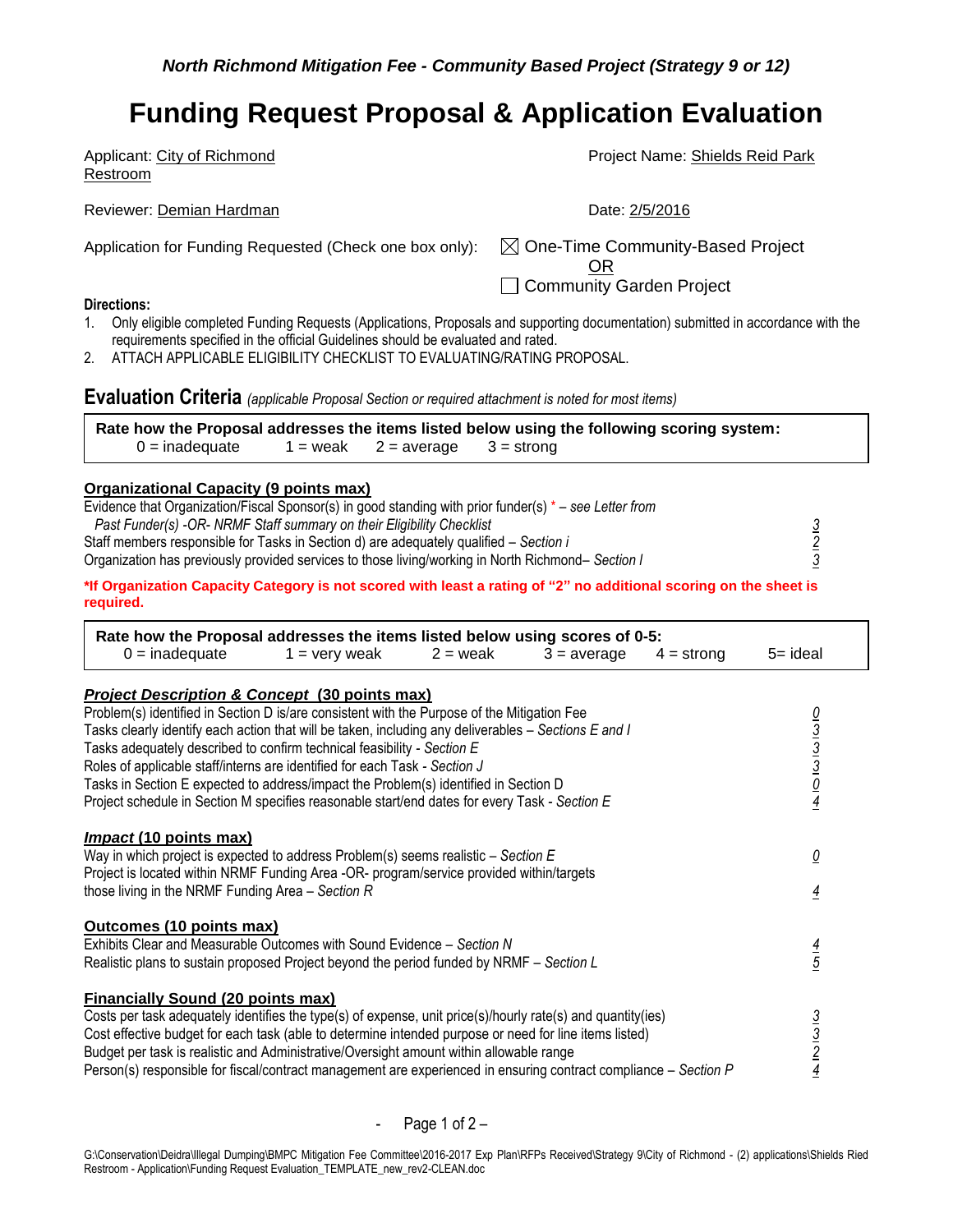#### **SUBTOTAL – Base Score** *(add above amounts)* 46

*MAXIMUM BASE SCORE = 79 POINTS (NOT INCLUDING OPTIONAL FUNDING PRIORITY SCORE ON THE NEXT PAGE)* **Funding Priorities**

|             |      | Provide a score between 1-3 for each "Funding Priority" YES answer, but only if accompanied with narrative<br>response substantiating the YES (e.g. how).<br>$1 =$ weak<br>$2 = average$<br>$3 =$ strong |                |  |
|-------------|------|----------------------------------------------------------------------------------------------------------------------------------------------------------------------------------------------------------|----------------|--|
|             | L.   | Provide jobs and/or professional development/training opportunities for North Richmond residents                                                                                                         |                |  |
|             | Ш.   | Uses or builds upon existing North Richmond Mitigation Fee funded strategies/activities                                                                                                                  |                |  |
|             | III. | Partnerships with a different entity(ies) currently proposing other Community Based Project(s)                                                                                                           |                |  |
|             | IV.  | Clear measurable outcomes with sound evidence of success addressing identified problem(s)                                                                                                                |                |  |
|             | v.   | Proven track record of successfully implementing similar activities on-time and within budget                                                                                                            | $\overline{2}$ |  |
|             | VI.  | Address unmet needs related to illegal dumping                                                                                                                                                           | $\overline{2}$ |  |
|             |      | vii. Supplement or enhance (e.g. increase the effectiveness/success) non-mitigation funded efforts                                                                                                       | $\overline{3}$ |  |
|             |      | <b>SUBTOTAL - Funding Priorities (add above amounts)</b><br><b>MAXIMUM FUNDING PRIORITY SCORE = 21 POINTS</b>                                                                                            | <u> 12</u>     |  |
| Category) - |      | New and/or Creative Project Ideas Proposed (extra 5 points for this<br>Project Idea(s):0<br>5<br>0<br>0<br>3                                                                                             |                |  |

## **GRAND TOTAL** 58

*MAXIMUM SCORE = 100 POINTS*

**What are the strongest areas of the applicant's proposed project?** Clear measurable deliverables, and providing on-going service proposed project.

**Are you aware of any concerns about this Applicant, Fiscal Sponsor or proposed project?** No.

#### **COMMENTS ABOUT PROJECT, SUBMITTALS OR ORGANIZATION(S):**

Did not complete the "Project Description and Concept" Section of the document (Section D) that describes how tasks are expected to be accomplished to address problems related to illegal dumping.

**FUNDING RECOMMENDATION:** No, Proposed Project Budget is very large and does not involve partnerships with others or communicy engagement. Project does not build on existing NRMF funded activities and does not provide jobs for the local youth or others.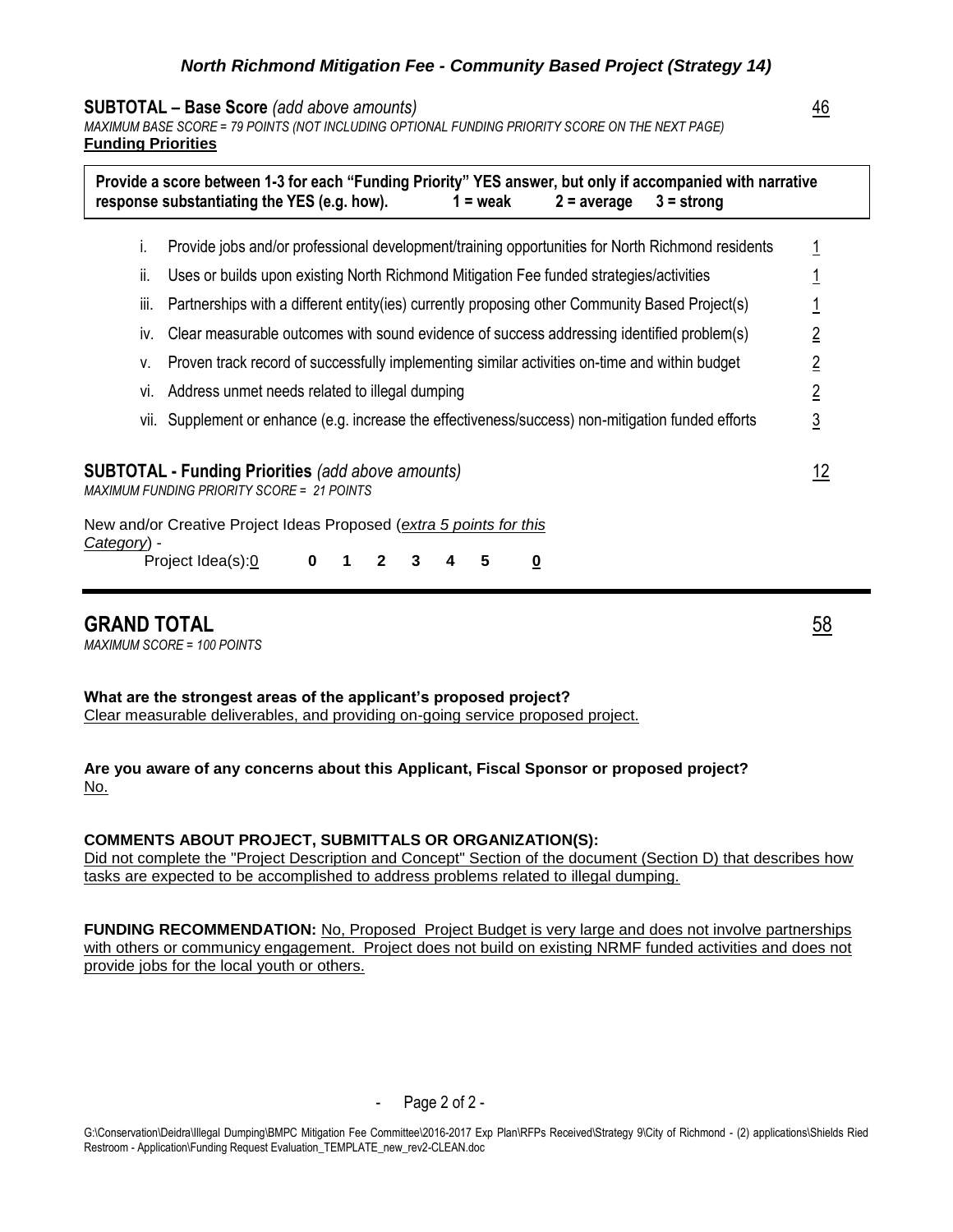Applicant: City of Richmond Public Works Project Name: Shields Reid Park Restroom Reviewer: Lori Reese-Brown **Date: 2/8/2016** Reviewer: Lori Reese-Brown Application for Funding Requested (Check one box only):  $\mathbb{X}$  One-Time Community-Based Project OR □ Community Garden Project **Directions:**

- 1. Only eligible completed Funding Requests (Applications, Proposals and supporting documentation) submitted in accordance with the requirements specified in the official Guidelines should be evaluated and rated.
- 2. ATTACH APPLICABLE ELIGIBILITY CHECKLIST TO EVALUATING/RATING PROPOSAL.

**Evaluation Criteria** *(applicable Proposal Section or required attachment is noted for most items)*

|                  |  | Rate how the Proposal addresses the items listed below using the following scoring system: |  |
|------------------|--|--------------------------------------------------------------------------------------------|--|
| $0 =$ inadequate |  | $1 =$ weak $2 =$ average $3 =$ strong                                                      |  |

#### **Organizational Capacity (9 points max)**

| Evidence that Organization/Fiscal Sponsor(s) in good standing with prior funder(s) $*$ – see Letter from |  |
|----------------------------------------------------------------------------------------------------------|--|
| Past Funder(s) -OR- NRMF Staff summary on their Eligibility Checklist                                    |  |
| Staff members responsible for Tasks in Section d) are adequately qualified – Section i                   |  |
| Organization has previously provided services to those living/working in North Richmond– Section I       |  |
|                                                                                                          |  |

**\*If Organization Capacity Category is not scored with least a rating of "2" no additional scoring on the sheet is required.** 

| Rate how the Proposal addresses the items listed below using scores of 0-5:                                                                                                                                 |                 |            |               |              |                          |
|-------------------------------------------------------------------------------------------------------------------------------------------------------------------------------------------------------------|-----------------|------------|---------------|--------------|--------------------------|
| $0 =$ inadequate                                                                                                                                                                                            | $1 =$ very weak | $2 =$ weak | $3 = average$ | $4 =$ strong | $5 =$ ideal              |
| <b>Project Description &amp; Concept (30 points max)</b>                                                                                                                                                    |                 |            |               |              |                          |
| Problem(s) identified in Section D is/are consistent with the Purpose of the Mitigation Fee                                                                                                                 |                 |            |               |              | 5                        |
| Tasks clearly identify each action that will be taken, including any deliverables – Sections E and I                                                                                                        |                 |            |               |              | 5                        |
| Tasks adequately described to confirm technical feasibility - Section E                                                                                                                                     |                 |            |               |              | $\overline{5}$           |
| Roles of applicable staff/interns are identified for each Task - Section J                                                                                                                                  |                 |            |               |              | $\overline{5}$           |
| Tasks in Section E expected to address/impact the Problem(s) identified in Section D                                                                                                                        |                 |            |               |              | 5                        |
| Project schedule in Section M specifies reasonable start/end dates for every Task - Section E                                                                                                               |                 |            |               |              | $\overline{5}$           |
|                                                                                                                                                                                                             |                 |            |               |              |                          |
| <i>Impact</i> (10 points max)                                                                                                                                                                               |                 |            |               |              |                          |
| Way in which project is expected to address Problem(s) seems realistic $-$ Section E<br>ProjectislocatedwithinNRMFFundingArea-OR-program/serviceprovidedwithin/targets                                      |                 |            |               |              | 4                        |
| those living in the NRMF Funding Area $-$ Section R                                                                                                                                                         |                 |            |               |              | 5                        |
|                                                                                                                                                                                                             |                 |            |               |              |                          |
| Outcomes (10 points max)                                                                                                                                                                                    |                 |            |               |              |                          |
| Exhibits Clear and Measurable Outcomes with Sound Evidence – Section N                                                                                                                                      |                 |            |               |              | 5                        |
| Realistic plans to sustain proposed Project beyond the period funded by NRMF - Section L                                                                                                                    |                 |            |               |              | $\overline{4}$           |
|                                                                                                                                                                                                             |                 |            |               |              |                          |
| <b>Financially Sound (20 points max)</b>                                                                                                                                                                    |                 |            |               |              |                          |
| Costs per task adequately identifies the type(s) of expense, unit price(s)/hourly rate(s) and quantity(ies)                                                                                                 |                 |            |               |              | 4                        |
| Cost effective budget for each task (able to determine intended purpose or need for line items listed)                                                                                                      |                 |            |               |              | $\overline{\mathcal{A}}$ |
| Budget per task is realistic and Administrative/Oversight amount within allowable range<br>Person(s) responsible for fiscal/contract management are experienced in ensuring contract compliance – Section P |                 |            |               |              | $\frac{4}{5}$            |
|                                                                                                                                                                                                             |                 |            |               |              |                          |
| <b>SUBTOTAL - Base Score</b> (add above amounts)                                                                                                                                                            |                 |            |               |              | 74                       |
| MAXIMUM BASE SCORE = 79 POINTS (NOT INCLUDING OPTIONAL FUNDING PRIORITY SCORE ON THE NEXT PAGE)                                                                                                             |                 |            |               |              |                          |
|                                                                                                                                                                                                             |                 |            |               |              |                          |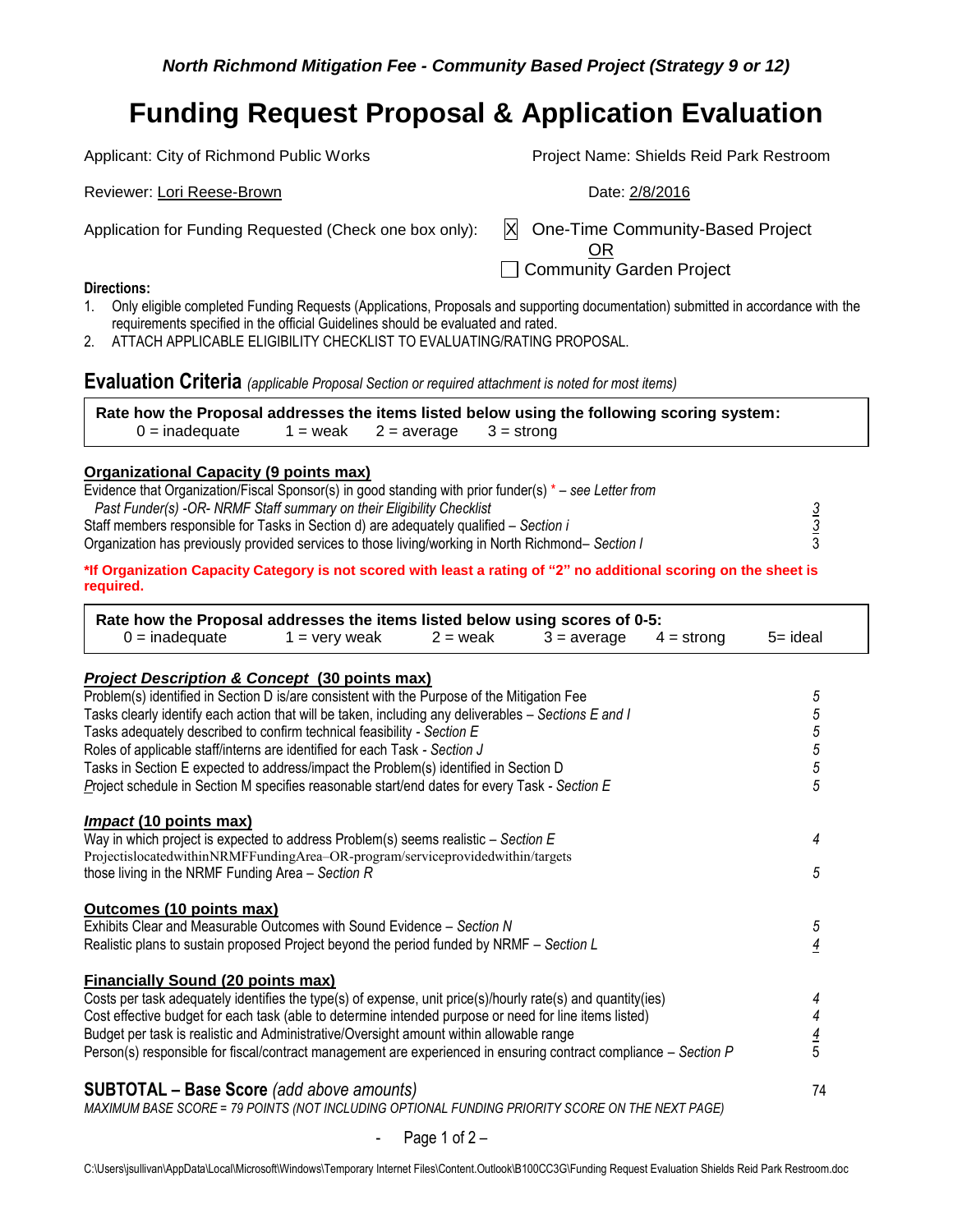### **Funding Priorities**

| ı.          | Provide jobs and/or professional development/training opportunities for North Richmond residents                                                                              | $\overline{3}$ |  |  |  |
|-------------|-------------------------------------------------------------------------------------------------------------------------------------------------------------------------------|----------------|--|--|--|
| ii.         | Uses or builds upon existing North Richmond Mitigation Fee funded strategies/activities                                                                                       | 3              |  |  |  |
| iii.        | Partnerships with a different entity(ies) currently proposing other Community Based Project(s)                                                                                | 3              |  |  |  |
| İV.         | Clear measurable outcomes with sound evidence of success addressing identified problem(s)                                                                                     | 3              |  |  |  |
| ٧.          | Proven track record of successfully implementing similar activities on-time and within budget                                                                                 | <u>3</u>       |  |  |  |
| VI.         | Address unmet needs related to illegal dumping                                                                                                                                |                |  |  |  |
|             | vii. Supplement or enhance (e.g. increase the effectiveness/success) non-mitigation funded efforts                                                                            | $\overline{3}$ |  |  |  |
|             | <b>SUBTOTAL - Funding Priorities</b> (add above amounts)<br>MAXIMUM FUNDING PRIORITY SCORE = 21 POINTS<br>New and/or Creative Project Ideas Proposed (extra 5 points for this | 21             |  |  |  |
| Category) - |                                                                                                                                                                               |                |  |  |  |

## **GRAND TOTAL** 99

*MAXIMUM SCORE = 100 POINTS*

### **What are the strongest areas of the applicant's proposed project?**

The Shield-Reid Park has been needing a restroom for a number of years. The construction of a restroom will assist with meeting the goals and objectives set forth in the North Richmond Mitigation Plan efforts. The proposal justifies that the absence of a restroom creates more opportunity for blight and illegal dumping.

### **Are you aware of any concerns about this Applicant, Fiscal Sponsor or proposed project?** No.

### **COMMENTS ABOUT PROJECT, SUBMITTALS OR ORGANIZATION(S):**  N/A

## **FUNDING RECOMMENDATION: \$30**k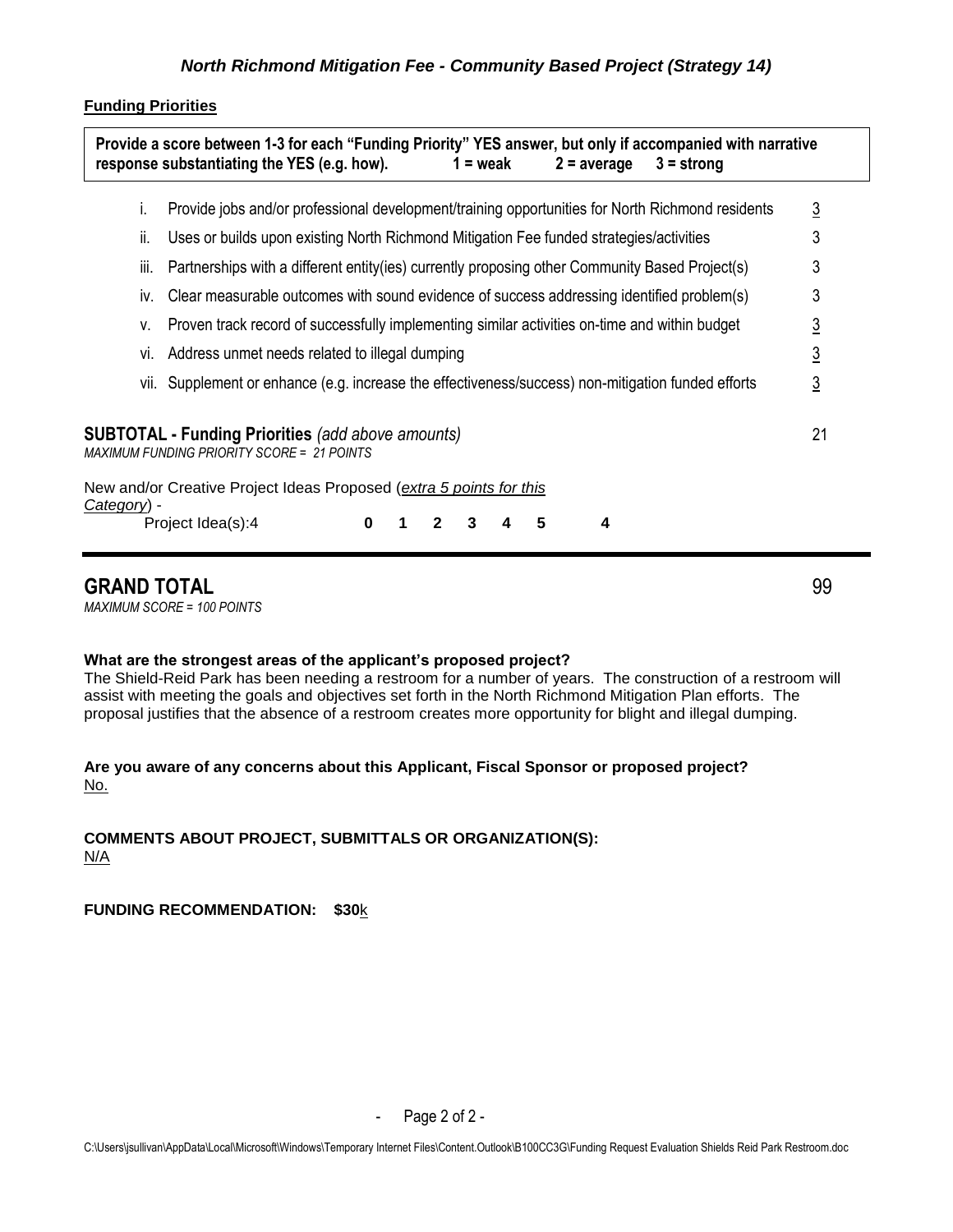Applicant: Davis Chapel **Project Name: Davis Chapel Community Impact** Reviewer: Demian Hardman **Date: 2/5/2016** Application for Funding Requested (Check one box only):  $\boxtimes$  One-Time Community-Based Project OR □ Community Garden Project

#### **Directions:**

- 1. Only eligible completed Funding Requests (Applications, Proposals and supporting documentation) submitted in accordance with the requirements specified in the official Guidelines should be evaluated and rated.
- 2. ATTACH APPLICABLE ELIGIBILITY CHECKLIST TO EVALUATING/RATING PROPOSAL.

**Evaluation Criteria** *(applicable Proposal Section or required attachment is noted for most items)*

**Rate how the Proposal addresses the items listed below using the following scoring system:**   $0 =$  inadequate 1 = weak 2 = average 3 = strong

#### **Organizational Capacity (9 points max)**

| Evidence that Organization/Fiscal Sponsor(s) in good standing with prior funder(s) $* -$ see Letter from |  |
|----------------------------------------------------------------------------------------------------------|--|
| Past Funder(s) -OR- NRMF Staff summary on their Eligibility Checklist                                    |  |
| Staff members responsible for Tasks in Section d) are adequately qualified – Section i                   |  |
| Organization has previously provided services to those living/working in North Richmond– Section I       |  |
|                                                                                                          |  |

**\*If Organization Capacity Category is not scored with least a rating of "2" no additional scoring on the sheet is required.** 

| Rate how the Proposal addresses the items listed below using scores of 0-5:                                                                                                                       |                 |            |               |              |                                                         |
|---------------------------------------------------------------------------------------------------------------------------------------------------------------------------------------------------|-----------------|------------|---------------|--------------|---------------------------------------------------------|
| $0 =$ inadequate                                                                                                                                                                                  | $1 =$ very weak | $2 =$ weak | $3 = average$ | $4 =$ strong | $5 = ideal$                                             |
|                                                                                                                                                                                                   |                 |            |               |              |                                                         |
| <b>Project Description &amp; Concept (30 points max)</b><br>Problem(s) identified in Section D is/are consistent with the Purpose of the Mitigation Fee                                           |                 |            |               |              |                                                         |
| Tasks clearly identify each action that will be taken, including any deliverables - Sections E and I                                                                                              |                 |            |               |              | $\frac{3}{4}$ $\frac{4}{3}$ $\frac{3}{4}$ $\frac{4}{3}$ |
| Tasks adequately described to confirm technical feasibility - Section E                                                                                                                           |                 |            |               |              |                                                         |
| Roles of applicable staff/interns are identified for each Task - Section J                                                                                                                        |                 |            |               |              |                                                         |
| Tasks in Section E expected to address/impact the Problem(s) identified in Section D                                                                                                              |                 |            |               |              |                                                         |
| Project schedule in Section M specifies reasonable start/end dates for every Task - Section E                                                                                                     |                 |            |               |              |                                                         |
| <i>Impact</i> (10 points max)                                                                                                                                                                     |                 |            |               |              |                                                         |
| Way in which project is expected to address Problem(s) seems realistic $-$ Section E                                                                                                              |                 |            |               |              | $\overline{3}$                                          |
| Project is located within NRMF Funding Area -OR- program/service provided within/targets                                                                                                          |                 |            |               |              |                                                         |
| those living in the NRMF Funding Area $-$ Section R                                                                                                                                               |                 |            |               |              | $\frac{4}{1}$                                           |
| Outcomes (10 points max)                                                                                                                                                                          |                 |            |               |              |                                                         |
| Exhibits Clear and Measurable Outcomes with Sound Evidence - Section N                                                                                                                            |                 |            |               |              |                                                         |
| Realistic plans to sustain proposed Project beyond the period funded by NRMF – Section L                                                                                                          |                 |            |               |              | $\frac{3}{2}$                                           |
|                                                                                                                                                                                                   |                 |            |               |              |                                                         |
| <b>Financially Sound (20 points max)</b>                                                                                                                                                          |                 |            |               |              |                                                         |
| Costs per task adequately identifies the type(s) of expense, unit price(s)/hourly rate(s) and quantity(ies)                                                                                       |                 |            |               |              |                                                         |
| Cost effective budget for each task (able to determine intended purpose or need for line items listed)<br>Budget per task is realistic and Administrative/Oversight amount within allowable range |                 |            |               |              |                                                         |
| Person(s) responsible for fiscal/contract management are experienced in ensuring contract compliance – Section P                                                                                  |                 |            |               |              | $\frac{\frac{4}{4}}{\frac{3}{4}}$                       |
|                                                                                                                                                                                                   |                 |            |               |              |                                                         |
| <b>SUBTOTAL - Base Score</b> (add above amounts)                                                                                                                                                  |                 |            |               |              | 56                                                      |

#### Page 1 of  $2 -$

G:\Conservation\Deidra\Illegal Dumping\BMPC Mitigation Fee Committee\2016-2017 Exp Plan\RFPs Received\Strategy 9\Davis Chapel Christian Methodist Episcopal Church\Funding Request Evaluation\_TEMPLATE\_new\_rev2-CLEAN.doc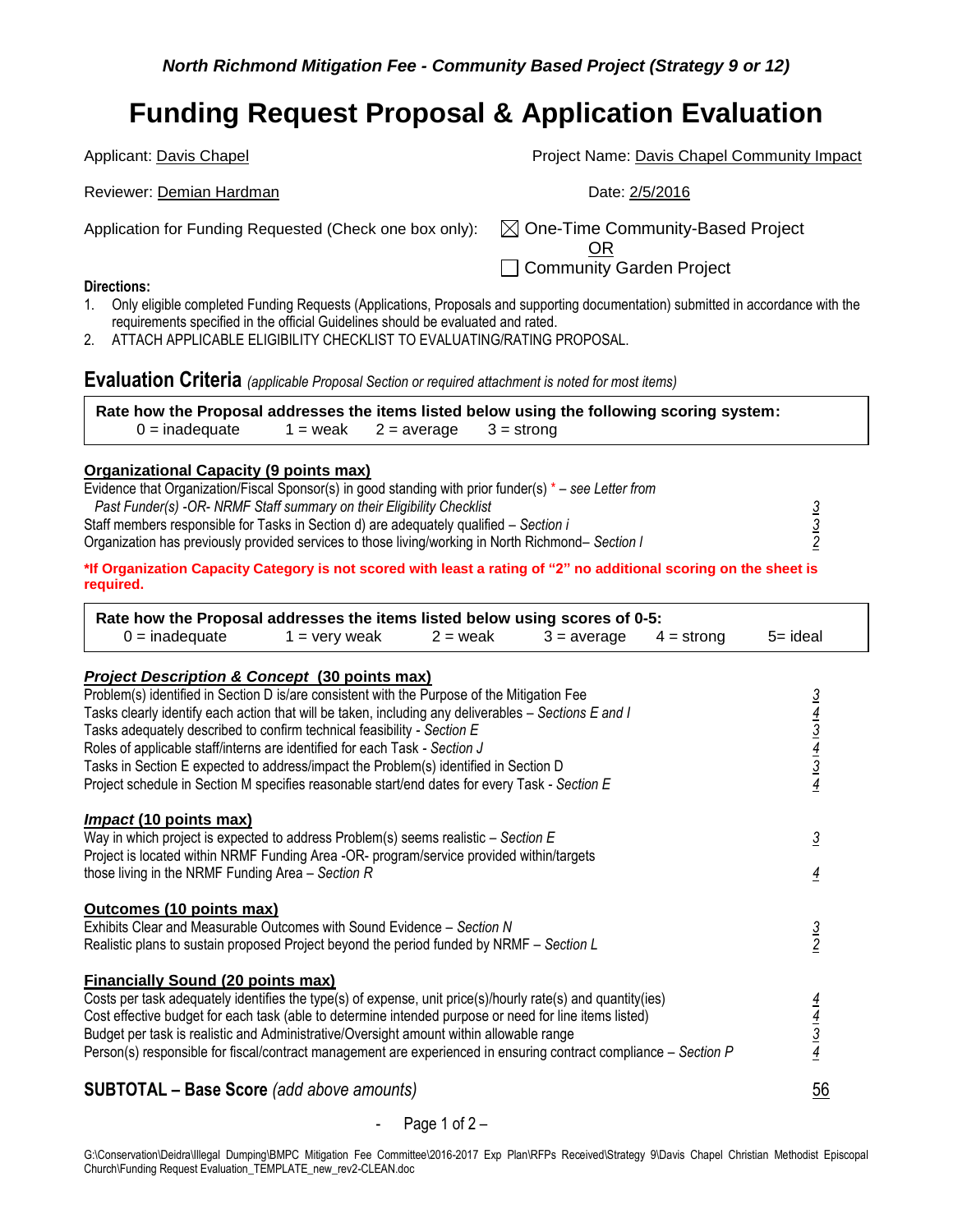*MAXIMUM BASE SCORE = 79 POINTS (NOT INCLUDING OPTIONAL FUNDING PRIORITY SCORE ON THE NEXT PAGE)* **Funding Priorities**

|                                                                                                                                                                                                    | Provide a score between 1-3 for each "Funding Priority" YES answer, but only if accompanied with narrative<br>response substantiating the YES (e.g. how).<br>$1 = \text{weak}$<br>$2 = average$<br>$3 =$ strong |                |  |  |  |
|----------------------------------------------------------------------------------------------------------------------------------------------------------------------------------------------------|-----------------------------------------------------------------------------------------------------------------------------------------------------------------------------------------------------------------|----------------|--|--|--|
| i.                                                                                                                                                                                                 | Provide jobs and/or professional development/training opportunities for North Richmond residents                                                                                                                | $\overline{2}$ |  |  |  |
| Ïİ.                                                                                                                                                                                                | Uses or builds upon existing North Richmond Mitigation Fee funded strategies/activities                                                                                                                         |                |  |  |  |
| iii.                                                                                                                                                                                               | Partnerships with a different entity (ies) currently proposing other Community Based Project(s)                                                                                                                 | $\overline{2}$ |  |  |  |
| İV.                                                                                                                                                                                                | Clear measurable outcomes with sound evidence of success addressing identified problem(s)                                                                                                                       | $\overline{2}$ |  |  |  |
| v.                                                                                                                                                                                                 | Proven track record of successfully implementing similar activities on-time and within budget                                                                                                                   |                |  |  |  |
|                                                                                                                                                                                                    | Address unmet needs related to illegal dumping<br>Vİ.                                                                                                                                                           |                |  |  |  |
|                                                                                                                                                                                                    | vii. Supplement or enhance (e.g. increase the effectiveness/success) non-mitigation funded efforts                                                                                                              | $\overline{2}$ |  |  |  |
| <u> 13</u><br><b>SUBTOTAL - Funding Priorities</b> (add above amounts)<br><b>MAXIMUM FUNDING PRIORITY SCORE = 21 POINTS</b><br>New and/or Creative Project Ideas Proposed (extra 5 points for this |                                                                                                                                                                                                                 |                |  |  |  |
| Category) -                                                                                                                                                                                        | Project Idea(s):3<br>$\bf{0}$<br>3<br>5<br>2<br><u>0</u><br>1                                                                                                                                                   |                |  |  |  |

## **GRAND TOTAL** 72

*MAXIMUM SCORE = 100 POINTS*

**What are the strongest areas of the applicant's proposed project?** Budget and tasks are reasonable, and answered all questions in application.

**Are you aware of any concerns about this Applicant, Fiscal Sponsor or proposed project?** No.

#### **COMMENTS ABOUT PROJECT, SUBMITTALS OR ORGANIZATION(S):**

Like idea of community Policing Task (Task 2) in application. Could have had more info on measurable outcomes to substantiate project deliverables.

**FUNDING RECOMMENDATION: Possible.**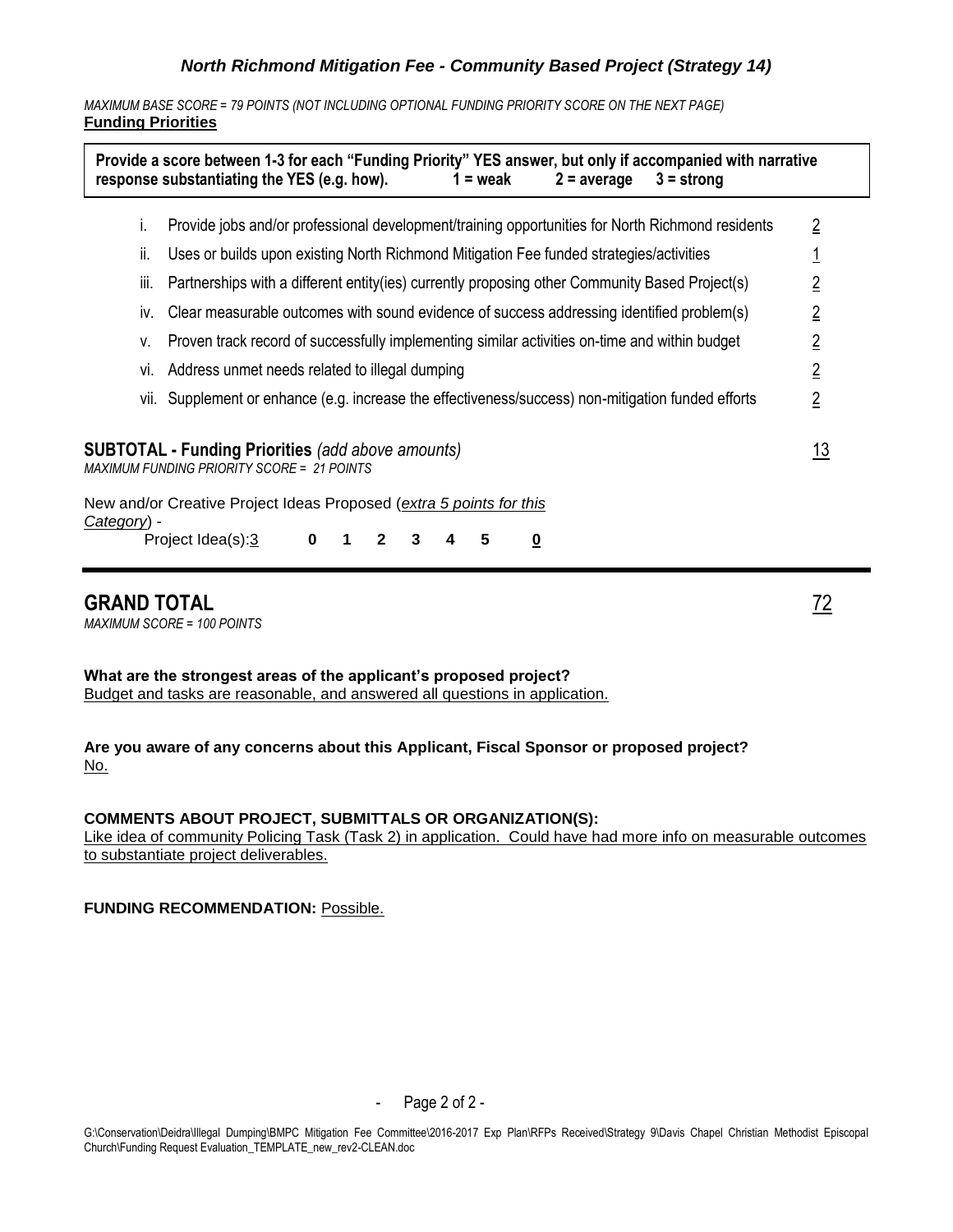Applicant: 501C3 Project Name: Davis Chapel Community Impact

Application for Funding Requested (Check one box only):  $\mathbb{X}$  One-Time Community-Based Project

Reviewer: Lori Reese-Brown **Date: 2/8/2016** Reviewer: Lori Reese-Brown

OR

Community Garden Project

#### **Directions:**

- 1. Only eligible completed Funding Requests (Applications, Proposals and supporting documentation) submitted in accordance with the requirements specified in the official Guidelines should be evaluated and rated.
- 2. ATTACH APPLICABLE ELIGIBILITY CHECKLIST TO EVALUATING/RATING PROPOSAL.

**Evaluation Criteria** *(applicable Proposal Section or required attachment is noted for most items)*

|                  |                                       | Rate how the Proposal addresses the items listed below using the following scoring system: |  |
|------------------|---------------------------------------|--------------------------------------------------------------------------------------------|--|
| $0 =$ inadequate | $1 =$ weak $2 =$ average $3 =$ strong |                                                                                            |  |

### **Organizational Capacity (9 points max)**

| Evidence that Organization/Fiscal Sponsor(s) in good standing with prior funder(s) $*$ – see Letter from |  |
|----------------------------------------------------------------------------------------------------------|--|
| Past Funder(s) -OR- NRMF Staff summary on their Eligibility Checklist                                    |  |
| Staff members responsible for Tasks in Section d) are adequately qualified – Section i                   |  |
| Organization has previously provided services to those living/working in North Richmond– Section I       |  |

**\*If Organization Capacity Category is not scored with least a rating of "2" no additional scoring on the sheet is required.** 

| $0 =$ inadequate                                                                                                 | $1 =$ very weak                                                                                                                                                                                                                                                                                                                                                                                                                                                                            | $2 =$ weak | $3 = average$ | $4 =$ strong | 5= ideal       |
|------------------------------------------------------------------------------------------------------------------|--------------------------------------------------------------------------------------------------------------------------------------------------------------------------------------------------------------------------------------------------------------------------------------------------------------------------------------------------------------------------------------------------------------------------------------------------------------------------------------------|------------|---------------|--------------|----------------|
| <b>Project Description &amp; Concept (30 points max)</b>                                                         |                                                                                                                                                                                                                                                                                                                                                                                                                                                                                            |            |               |              |                |
| Problem(s) identified in Section D is/are consistent with the Purpose of the Mitigation Fee                      |                                                                                                                                                                                                                                                                                                                                                                                                                                                                                            |            |               |              | 4              |
| Tasks clearly identify each action that will be taken, including any deliverables - Sections E and I             |                                                                                                                                                                                                                                                                                                                                                                                                                                                                                            |            |               |              |                |
| Tasks adequately described to confirm technical feasibility - Section E                                          |                                                                                                                                                                                                                                                                                                                                                                                                                                                                                            |            |               |              |                |
| Roles of applicable staff/interns are identified for each Task - Section J                                       |                                                                                                                                                                                                                                                                                                                                                                                                                                                                                            |            |               |              | 5              |
| Tasks in Section E expected to address/impact the Problem(s) identified in Section D                             |                                                                                                                                                                                                                                                                                                                                                                                                                                                                                            |            |               |              | 4              |
| Project schedule in Section M specifies reasonable start/end dates for every Task - Section E                    |                                                                                                                                                                                                                                                                                                                                                                                                                                                                                            |            |               |              | 5              |
| <i>Impact</i> (10 points max)                                                                                    |                                                                                                                                                                                                                                                                                                                                                                                                                                                                                            |            |               |              |                |
| Way in which project is expected to address Problem(s) seems realistic $-$ Section E                             |                                                                                                                                                                                                                                                                                                                                                                                                                                                                                            |            |               |              | 4              |
| ProjectislocatedwithinNRMFFundingArea-OR-program/serviceprovidedwithin/targets                                   |                                                                                                                                                                                                                                                                                                                                                                                                                                                                                            |            |               |              |                |
| those living in the NRMF Funding Area $-$ Section R                                                              |                                                                                                                                                                                                                                                                                                                                                                                                                                                                                            |            |               |              | $\overline{4}$ |
| Outcomes (10 points max)                                                                                         |                                                                                                                                                                                                                                                                                                                                                                                                                                                                                            |            |               |              |                |
| Exhibits Clear and Measurable Outcomes with Sound Evidence - Section N                                           |                                                                                                                                                                                                                                                                                                                                                                                                                                                                                            |            |               |              |                |
| Realistic plans to sustain proposed Project beyond the period funded by NRMF - Section L                         |                                                                                                                                                                                                                                                                                                                                                                                                                                                                                            |            |               |              | $\frac{4}{4}$  |
|                                                                                                                  |                                                                                                                                                                                                                                                                                                                                                                                                                                                                                            |            |               |              |                |
| <b>Financially Sound (20 points max)</b>                                                                         |                                                                                                                                                                                                                                                                                                                                                                                                                                                                                            |            |               |              |                |
| Costs per task adequately identifies the type(s) of expense, unit price(s)/hourly rate(s) and quantity(ies)      |                                                                                                                                                                                                                                                                                                                                                                                                                                                                                            |            |               |              | 4              |
| Cost effective budget for each task (able to determine intended purpose or need for line items listed)           |                                                                                                                                                                                                                                                                                                                                                                                                                                                                                            |            |               |              | 4              |
| Budget per task is realistic and Administrative/Oversight amount within allowable range                          |                                                                                                                                                                                                                                                                                                                                                                                                                                                                                            |            |               |              | $\frac{4}{5}$  |
| Person(s) responsible for fiscal/contract management are experienced in ensuring contract compliance - Section P |                                                                                                                                                                                                                                                                                                                                                                                                                                                                                            |            |               |              |                |
|                                                                                                                  | $\blacksquare$ $\blacksquare$ $\blacksquare$ $\blacksquare$ $\blacksquare$ $\blacksquare$ $\blacksquare$ $\blacksquare$ $\blacksquare$ $\blacksquare$ $\blacksquare$ $\blacksquare$ $\blacksquare$ $\blacksquare$ $\blacksquare$ $\blacksquare$ $\blacksquare$ $\blacksquare$ $\blacksquare$ $\blacksquare$ $\blacksquare$ $\blacksquare$ $\blacksquare$ $\blacksquare$ $\blacksquare$ $\blacksquare$ $\blacksquare$ $\blacksquare$ $\blacksquare$ $\blacksquare$ $\blacksquare$ $\blacks$ |            |               |              |                |

## **SUBTOTAL – Base Score** *(add above amounts)* 68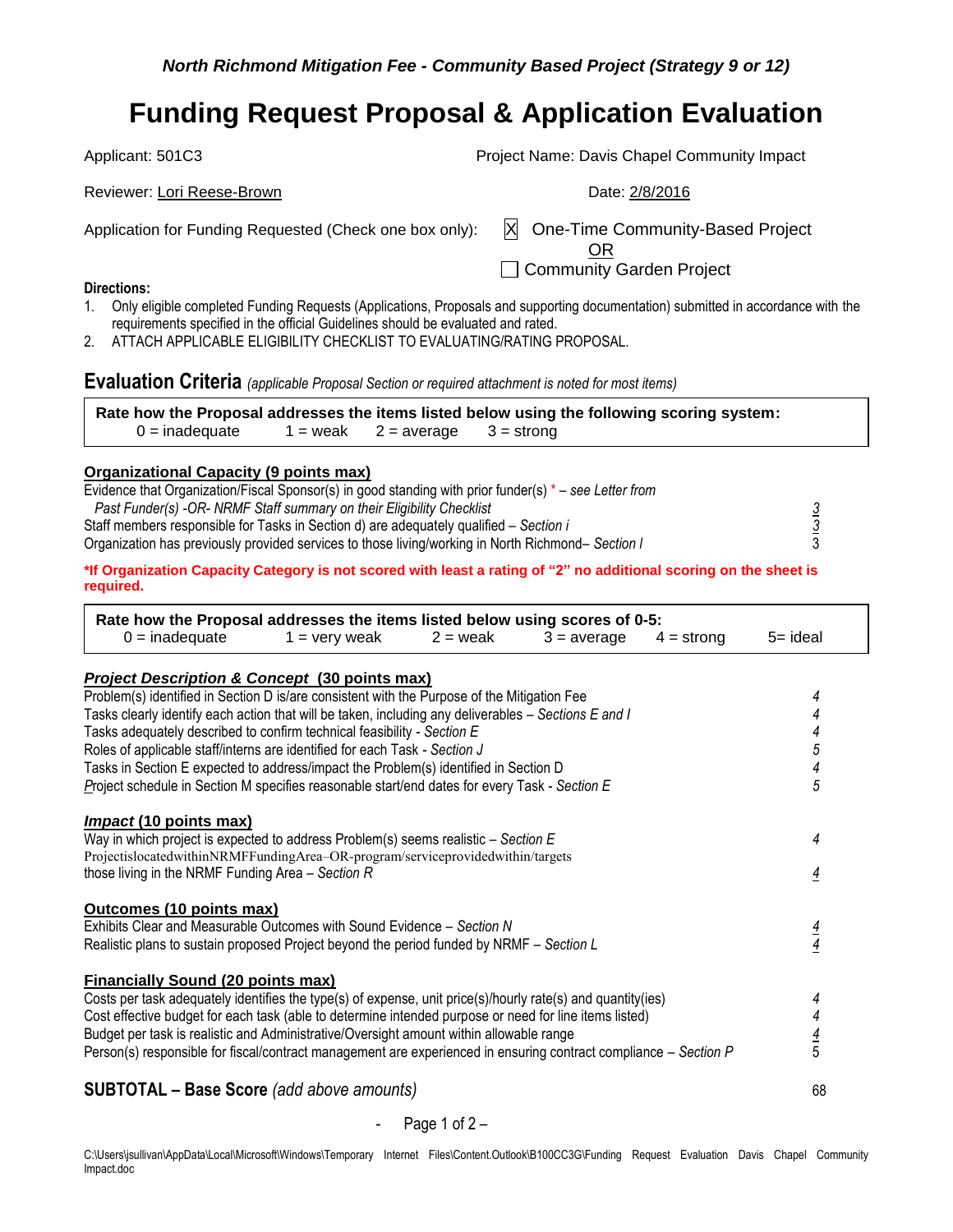*MAXIMUM BASE SCORE = 79 POINTS (NOT INCLUDING OPTIONAL FUNDING PRIORITY SCORE ON THE NEXT PAGE)* **Funding Priorities**

|             |                                                                                                     | Provide a score between 1-3 for each "Funding Priority" YES answer, but only if accompanied with narrative<br>response substantiating the YES (e.g. how).<br>$1 =$ weak<br>$2 = average$<br>$3 =$ strong |                |  |  |  |
|-------------|-----------------------------------------------------------------------------------------------------|----------------------------------------------------------------------------------------------------------------------------------------------------------------------------------------------------------|----------------|--|--|--|
|             | i.                                                                                                  | Provide jobs and/or professional development/training opportunities for North Richmond residents                                                                                                         | $\overline{3}$ |  |  |  |
|             | ii.                                                                                                 | Uses or builds upon existing North Richmond Mitigation Fee funded strategies/activities                                                                                                                  | 3              |  |  |  |
|             | III.                                                                                                | Partnerships with a different entity (ies) currently proposing other Community Based Project(s)                                                                                                          | 3              |  |  |  |
|             | İV.                                                                                                 | Clear measurable outcomes with sound evidence of success addressing identified problem(s)                                                                                                                | 3              |  |  |  |
|             | Proven track record of successfully implementing similar activities on-time and within budget<br>v. |                                                                                                                                                                                                          |                |  |  |  |
|             | Address unmet needs related to illegal dumping<br>VI.                                               |                                                                                                                                                                                                          |                |  |  |  |
|             |                                                                                                     | vii. Supplement or enhance (e.g. increase the effectiveness/success) non-mitigation funded efforts                                                                                                       | <u>3</u>       |  |  |  |
|             |                                                                                                     | <b>SUBTOTAL - Funding Priorities</b> (add above amounts)<br><b>MAXIMUM FUNDING PRIORITY SCORE = 21 POINTS</b>                                                                                            | 21             |  |  |  |
|             |                                                                                                     | New and/or Creative Project Ideas Proposed (extra 5 points for this                                                                                                                                      |                |  |  |  |
| Category) - |                                                                                                     | 3<br>Project Idea(s):3<br>0<br>5<br>2                                                                                                                                                                    |                |  |  |  |

## **GRAND TOTAL** 92

*MAXIMUM SCORE = 100 POINTS*

#### **What are the strongest areas of the applicant's proposed project?**

I loved the tool library strategy and engaging the community and children in this process.

### **Are you aware of any concerns about this Applicant, Fiscal Sponsor or proposed project?** No.

**COMMENTS ABOUT PROJECT, SUBMITTALS OR ORGANIZATION(S):**  N/A

**FUNDING RECOMMENDATION: \$20**k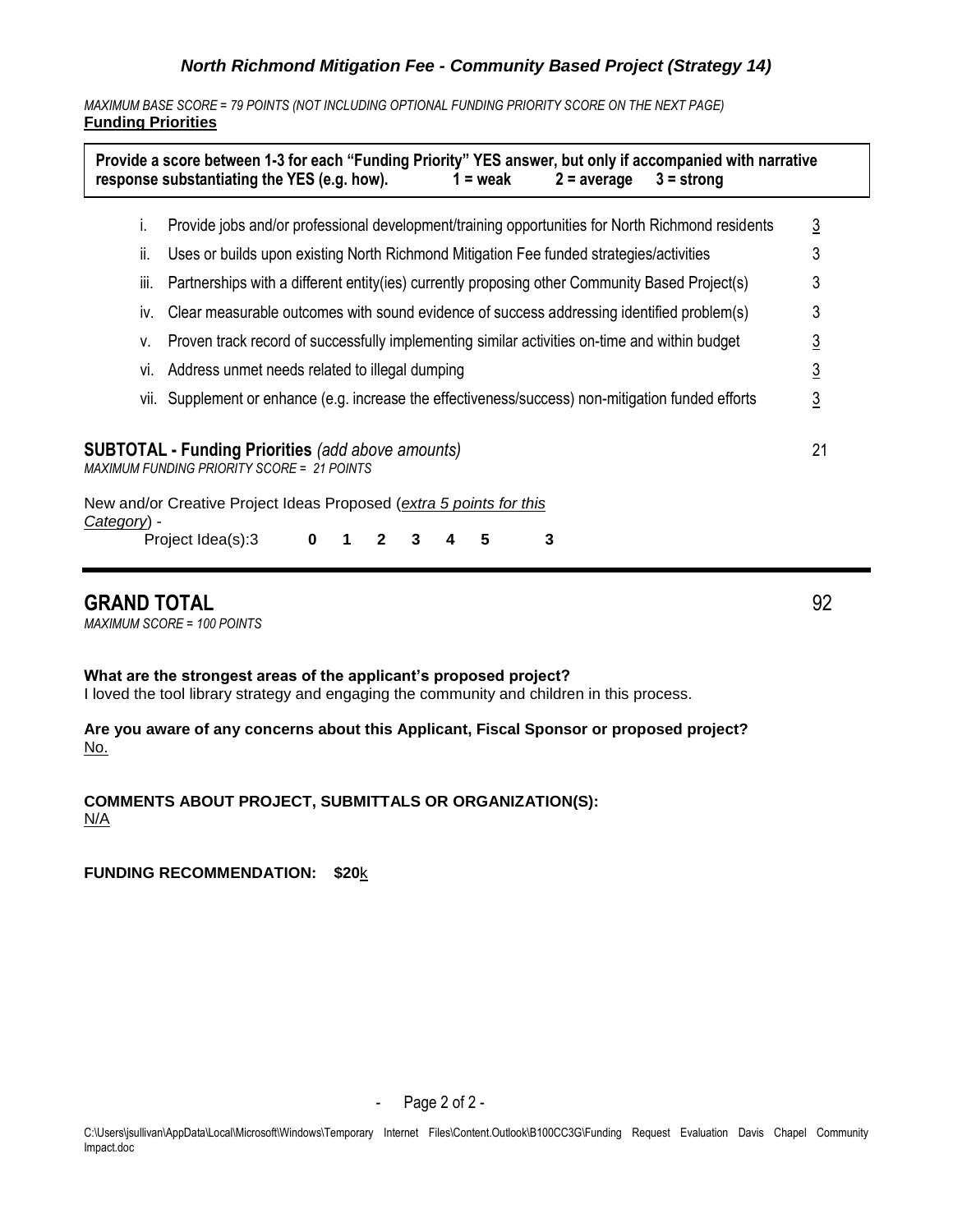| Applicant: Men & Women of Valor                                                                                                                                                                                      | <b>Project Name: Communty</b>                |
|----------------------------------------------------------------------------------------------------------------------------------------------------------------------------------------------------------------------|----------------------------------------------|
| <b>Working Together</b>                                                                                                                                                                                              |                                              |
| Reviewer: Demian Hardman                                                                                                                                                                                             | Date: 2/5/2016                               |
| Application for Funding Requested (Check one box only):                                                                                                                                                              | $\boxtimes$ One-Time Community-Based Project |
|                                                                                                                                                                                                                      | Community Garden Project                     |
| Directions:                                                                                                                                                                                                          |                                              |
| Only eligible completed Funding Requests (Applications, Proposals and supporting documentation) submitted in accordance with the<br>requirements specified in the official Guidelines should be evaluated and rated. |                                              |

2. ATTACH APPLICABLE ELIGIBILITY CHECKLIST TO EVALUATING/RATING PROPOSAL.

## **Evaluation Criteria** *(applicable Proposal Section or required attachment is noted for most items)*

|                  |                                       | Rate how the Proposal addresses the items listed below using the following scoring system: |  |
|------------------|---------------------------------------|--------------------------------------------------------------------------------------------|--|
| $0 =$ inadequate | $1 =$ weak $2 =$ average $3 =$ strong |                                                                                            |  |

#### **Organizational Capacity (9 points max)**

| Evidence that Organization/Fiscal Sponsor(s) in good standing with prior funder(s) $* -$ see Letter from |  |
|----------------------------------------------------------------------------------------------------------|--|
| Past Funder(s) -OR- NRMF Staff summary on their Eligibility Checklist                                    |  |
| Staff members responsible for Tasks in Section d) are adequately qualified – Section i                   |  |
| Organization has previously provided services to those living/working in North Richmond– Section I       |  |
|                                                                                                          |  |

**\*If Organization Capacity Category is not scored with least a rating of "2" no additional scoring on the sheet is required.** 

| Rate how the Proposal addresses the items listed below using scores of 0-5:                                      |                 |            |               |              |                                                         |
|------------------------------------------------------------------------------------------------------------------|-----------------|------------|---------------|--------------|---------------------------------------------------------|
| $0 =$ inadequate                                                                                                 | $1 =$ very weak | $2 =$ weak | $3 = average$ | $4 =$ strong | $5 =$ ideal                                             |
| <b>Project Description &amp; Concept (30 points max)</b>                                                         |                 |            |               |              |                                                         |
| Problem(s) identified in Section D is/are consistent with the Purpose of the Mitigation Fee                      |                 |            |               |              |                                                         |
| Tasks clearly identify each action that will be taken, including any deliverables – Sections E and I             |                 |            |               |              |                                                         |
| Tasks adequately described to confirm technical feasibility - Section E                                          |                 |            |               |              |                                                         |
| Roles of applicable staff/interns are identified for each Task - Section J                                       |                 |            |               |              |                                                         |
| Tasks in Section E expected to address/impact the Problem(s) identified in Section D                             |                 |            |               |              | $\frac{4}{3}$ $\frac{3}{4}$ $\frac{4}{3}$ $\frac{3}{3}$ |
| Project schedule in Section M specifies reasonable start/end dates for every Task - Section E                    |                 |            |               |              |                                                         |
| <b>Impact (10 points max)</b>                                                                                    |                 |            |               |              |                                                         |
| Way in which project is expected to address Problem(s) seems realistic $-$ Section E                             |                 |            |               |              | $\overline{3}$                                          |
| Project is located within NRMF Funding Area -OR- program/service provided within/targets                         |                 |            |               |              |                                                         |
| those living in the NRMF Funding Area $-$ Section R                                                              |                 |            |               |              | $\overline{3}$                                          |
| Outcomes (10 points max)                                                                                         |                 |            |               |              |                                                         |
| Exhibits Clear and Measurable Outcomes with Sound Evidence - Section N                                           |                 |            |               |              | $rac{3}{1}$                                             |
| Realistic plans to sustain proposed Project beyond the period funded by NRMF - Section L                         |                 |            |               |              |                                                         |
| <b>Financially Sound (20 points max)</b>                                                                         |                 |            |               |              |                                                         |
| Costs per task adequately identifies the type(s) of expense, unit price(s)/hourly rate(s) and quantity(ies)      |                 |            |               |              |                                                         |
| Cost effective budget for each task (able to determine intended purpose or need for line items listed)           |                 |            |               |              | $\frac{3}{2}$ $\frac{3}{2}$ $\frac{7}{1}$               |
| Budget per task is realistic and Administrative/Oversight amount within allowable range                          |                 |            |               |              |                                                         |
| Person(s) responsible for fiscal/contract management are experienced in ensuring contract compliance - Section P |                 |            |               |              |                                                         |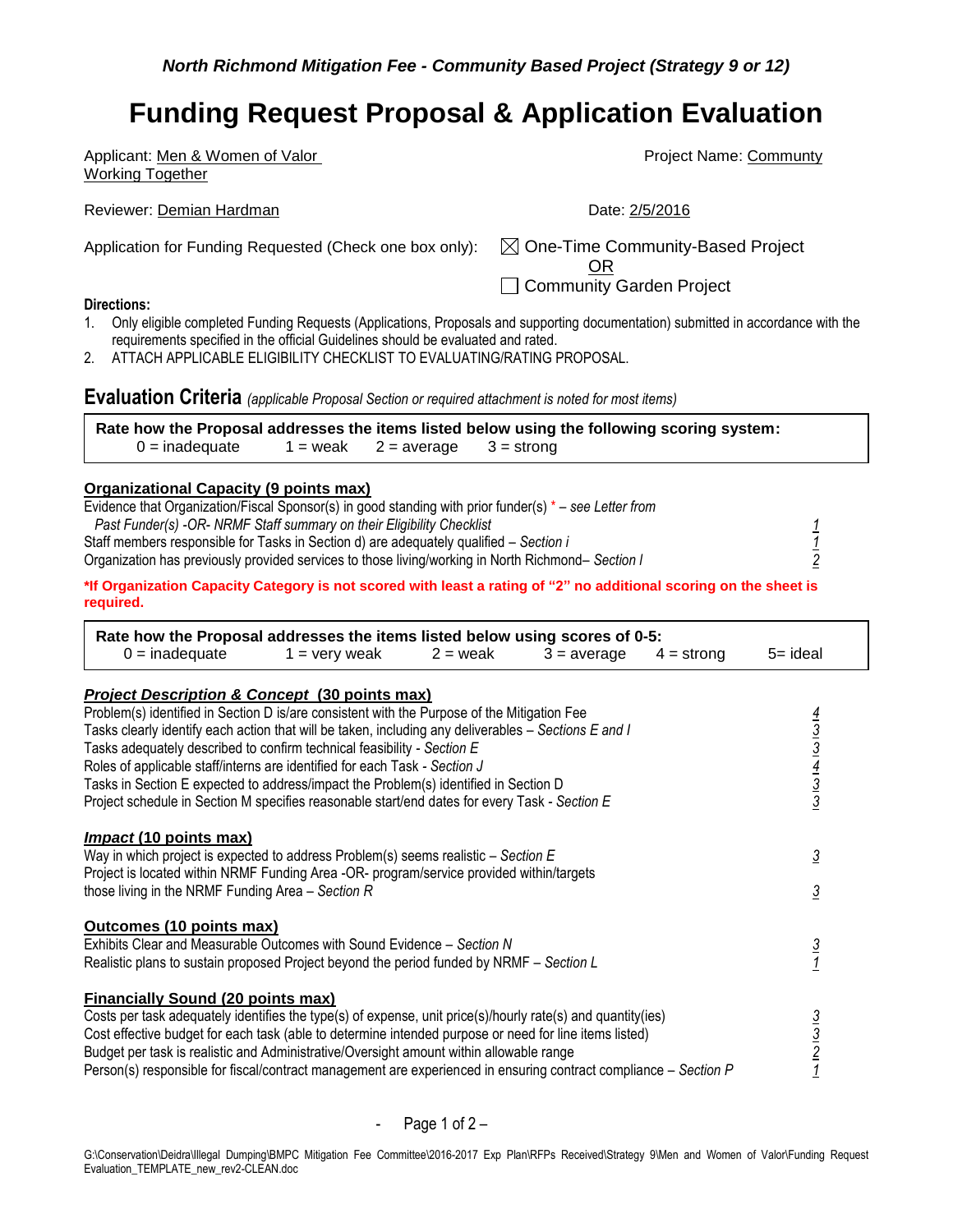#### **SUBTOTAL – Base Score** *(add above amounts)* 43

*MAXIMUM BASE SCORE = 79 POINTS (NOT INCLUDING OPTIONAL FUNDING PRIORITY SCORE ON THE NEXT PAGE)* **Funding Priorities**

|             |      | response substantiating the YES (e.g. how).                                                                   |   |              |   |   | $1 = \text{weak}$            | $2 = average$ | Provide a score between 1-3 for each "Funding Priority" YES answer, but only if accompanied with narrative<br>$3 =$ strong |                |
|-------------|------|---------------------------------------------------------------------------------------------------------------|---|--------------|---|---|------------------------------|---------------|----------------------------------------------------------------------------------------------------------------------------|----------------|
|             | T.   | Provide jobs and/or professional development/training opportunities for North Richmond residents              |   |              |   |   |                              |               |                                                                                                                            | $\overline{2}$ |
|             | Îİ.  | Uses or builds upon existing North Richmond Mitigation Fee funded strategies/activities                       |   |              |   |   |                              |               |                                                                                                                            |                |
|             | III. | Partnerships with a different entity (ies) currently proposing other Community Based Project(s)               |   |              |   |   |                              |               |                                                                                                                            |                |
|             | IV.  | Clear measurable outcomes with sound evidence of success addressing identified problem(s)                     |   |              |   |   |                              |               |                                                                                                                            | $\overline{2}$ |
|             | v.   | Proven track record of successfully implementing similar activities on-time and within budget                 |   |              |   |   |                              |               |                                                                                                                            |                |
|             | VI.  | Address unmet needs related to illegal dumping                                                                |   |              |   |   |                              |               |                                                                                                                            | $\overline{2}$ |
|             |      | vii. Supplement or enhance (e.g. increase the effectiveness/success) non-mitigation funded efforts            |   |              |   |   |                              |               |                                                                                                                            | $\overline{2}$ |
|             |      | <b>SUBTOTAL - Funding Priorities</b> (add above amounts)<br><b>MAXIMUM FUNDING PRIORITY SCORE = 21 POINTS</b> |   |              |   |   |                              |               |                                                                                                                            |                |
| Category) - |      | New and/or Creative Project Ideas Proposed (extra 5 points for this                                           |   |              |   |   |                              |               |                                                                                                                            |                |
|             |      | Project Idea(s):4                                                                                             | 0 | $\mathbf{2}$ | 3 | 4 | 5<br>$\overline{\mathbf{0}}$ |               |                                                                                                                            |                |

## **GRAND TOTAL** 58

*MAXIMUM SCORE = 100 POINTS*

#### **What are the strongest areas of the applicant's proposed project?**

Project has many creative aspects and is consistent with the purpose of the mitigation fee.

**Are you aware of any concerns about this Applicant, Fiscal Sponsor or proposed project?**

There had been some issues several years ago regarding working with a fiscal sponsor. A majority of the required submittal documents were incomplete or missing. Unable to verity formal proof of current Non-profit status. Upon additonal review by County staff, the California Business Portal states Men and Women of Valor's license is currently suspended as of 02/02/2016.

#### **COMMENTS ABOUT PROJECT, SUBMITTALS OR ORGANIZATION(S):**

Ensure all documentation is up to date and that all questions in the application are answered completely. Otherwise the proposal was very creative and had a good focus on educating youth in the community.

FUNDING RECOMMENDATION: Not Recommended. No current proof of 501(c)(3) status and not on record with the California Secretary of State Business Portal.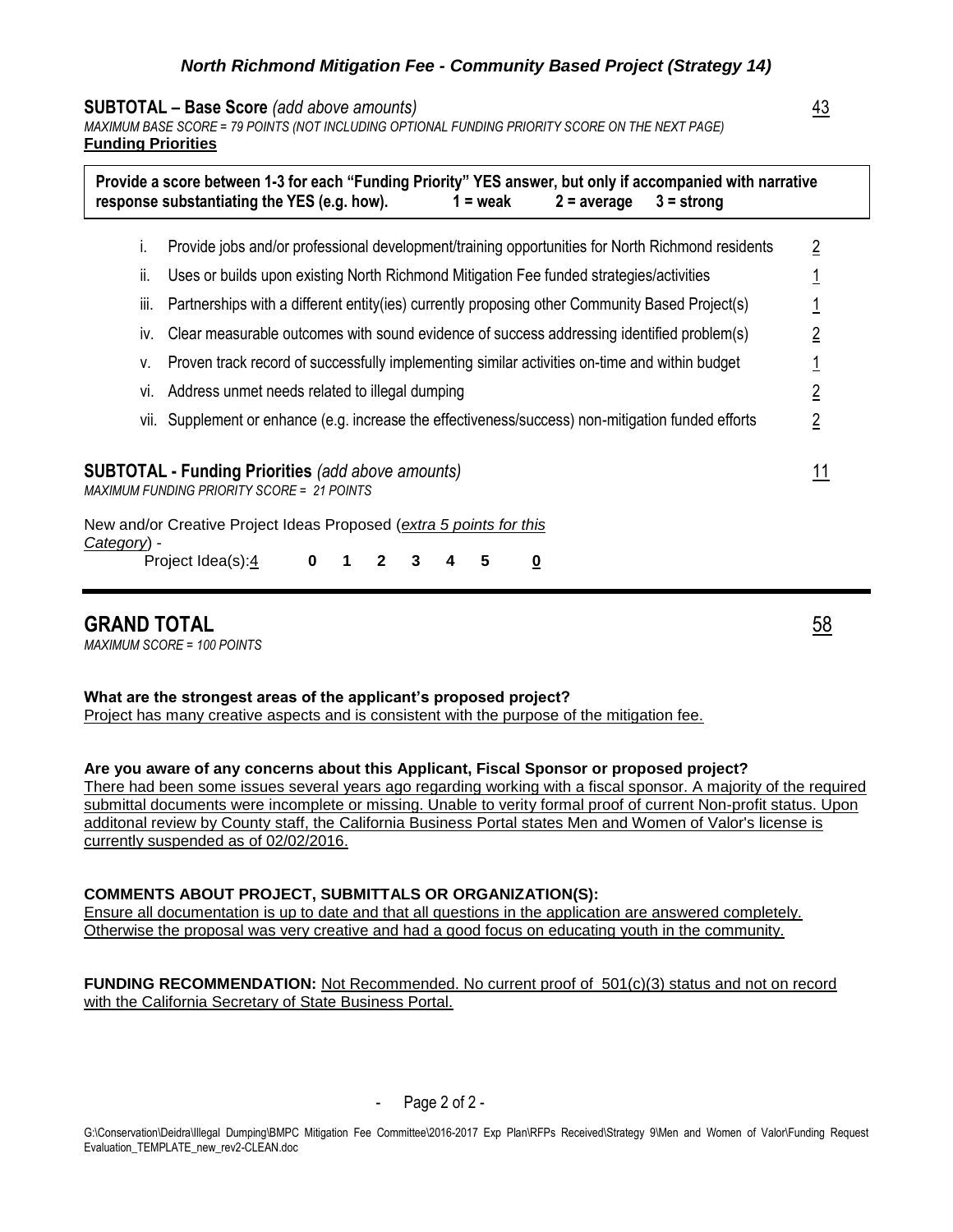Applicant: Men & Women of Valor **Project Name: Community Working Together** 

| Reviewer: Lori Reese-Brown                              | Date: 2/8/2016                                                         |
|---------------------------------------------------------|------------------------------------------------------------------------|
| Application for Funding Requested (Check one box only): | X One-Time Community-Based Project<br>OR<br>□ Community Garden Project |
| <b>Directions:</b>                                      |                                                                        |

- 1. Only eligible completed Funding Requests (Applications, Proposals and supporting documentation) submitted in accordance with the requirements specified in the official Guidelines should be evaluated and rated.
- 2. ATTACH APPLICABLE ELIGIBILITY CHECKLIST TO EVALUATING/RATING PROPOSAL.

**Evaluation Criteria** *(applicable Proposal Section or required attachment is noted for most items)*

|                  |                                       | Rate how the Proposal addresses the items listed below using the following scoring system: |  |
|------------------|---------------------------------------|--------------------------------------------------------------------------------------------|--|
| $0 =$ inadequate | $1 =$ weak $2 =$ average $3 =$ strong |                                                                                            |  |

#### **Organizational Capacity (9 points max)**

| Evidence that Organization/Fiscal Sponsor(s) in good standing with prior funder(s) $* -$ see Letter from |  |
|----------------------------------------------------------------------------------------------------------|--|
| Past Funder(s) -OR- NRMF Staff summary on their Eligibility Checklist                                    |  |
| Staff members responsible for Tasks in Section d) are adequately qualified – Section i                   |  |
| Organization has previously provided services to those living/working in North Richmond– Section I       |  |
|                                                                                                          |  |

**\*If Organization Capacity Category is not scored with least a rating of "2" no additional scoring on the sheet is required.** 

| Rate how the Proposal addresses the items listed below using scores of 0-5:<br>$0 =$ inadequate                  | $1 =$ very weak | $2 =$ weak | $3 = a$ verage | $4 =$ strong | 5= ideal                 |
|------------------------------------------------------------------------------------------------------------------|-----------------|------------|----------------|--------------|--------------------------|
| <b>Project Description &amp; Concept (30 points max)</b>                                                         |                 |            |                |              |                          |
| Problem(s) identified in Section D is/are consistent with the Purpose of the Mitigation Fee                      |                 |            |                |              | 5                        |
| Tasks clearly identify each action that will be taken, including any deliverables – Sections E and I             |                 |            |                |              | 4                        |
| Tasks adequately described to confirm technical feasibility - Section E                                          |                 |            |                |              | 5                        |
| Roles of applicable staff/interns are identified for each Task - Section J                                       |                 |            |                |              | $\overline{5}$           |
| Tasks in Section E expected to address/impact the Problem(s) identified in Section D                             |                 |            |                |              | $\overline{\mathcal{A}}$ |
| Project schedule in Section M specifies reasonable start/end dates for every Task - Section E                    |                 |            |                |              | 5                        |
| <i>Impact</i> (10 points max)                                                                                    |                 |            |                |              |                          |
| Way in which project is expected to address Problem(s) seems realistic $-$ Section E                             |                 |            |                |              | 5                        |
| ProjectislocatedwithinNRMFFundingArea-OR-program/serviceprovidedwithin/targets                                   |                 |            |                |              |                          |
| those living in the NRMF Funding Area $-$ Section R                                                              |                 |            |                |              | $\overline{4}$           |
| Outcomes (10 points max)                                                                                         |                 |            |                |              |                          |
| Exhibits Clear and Measurable Outcomes with Sound Evidence – Section N                                           |                 |            |                |              |                          |
| Realistic plans to sustain proposed Project beyond the period funded by NRMF – Section L                         |                 |            |                |              | $\frac{4}{4}$            |
| <b>Financially Sound (20 points max)</b>                                                                         |                 |            |                |              |                          |
| Costs per task adequately identifies the type(s) of expense, unit price(s)/hourly rate(s) and quantity(ies)      |                 |            |                |              | 5                        |
| Cost effective budget for each task (able to determine intended purpose or need for line items listed)           |                 |            |                |              |                          |
| Budget per task is realistic and Administrative/Oversight amount within allowable range                          |                 |            |                |              |                          |
| Person(s) responsible for fiscal/contract management are experienced in ensuring contract compliance - Section P |                 |            |                |              | $\frac{4}{5}$            |
|                                                                                                                  |                 |            |                |              |                          |
| <b>SUBTOTAL - Base Score</b> (add above amounts)                                                                 |                 |            |                |              | 72                       |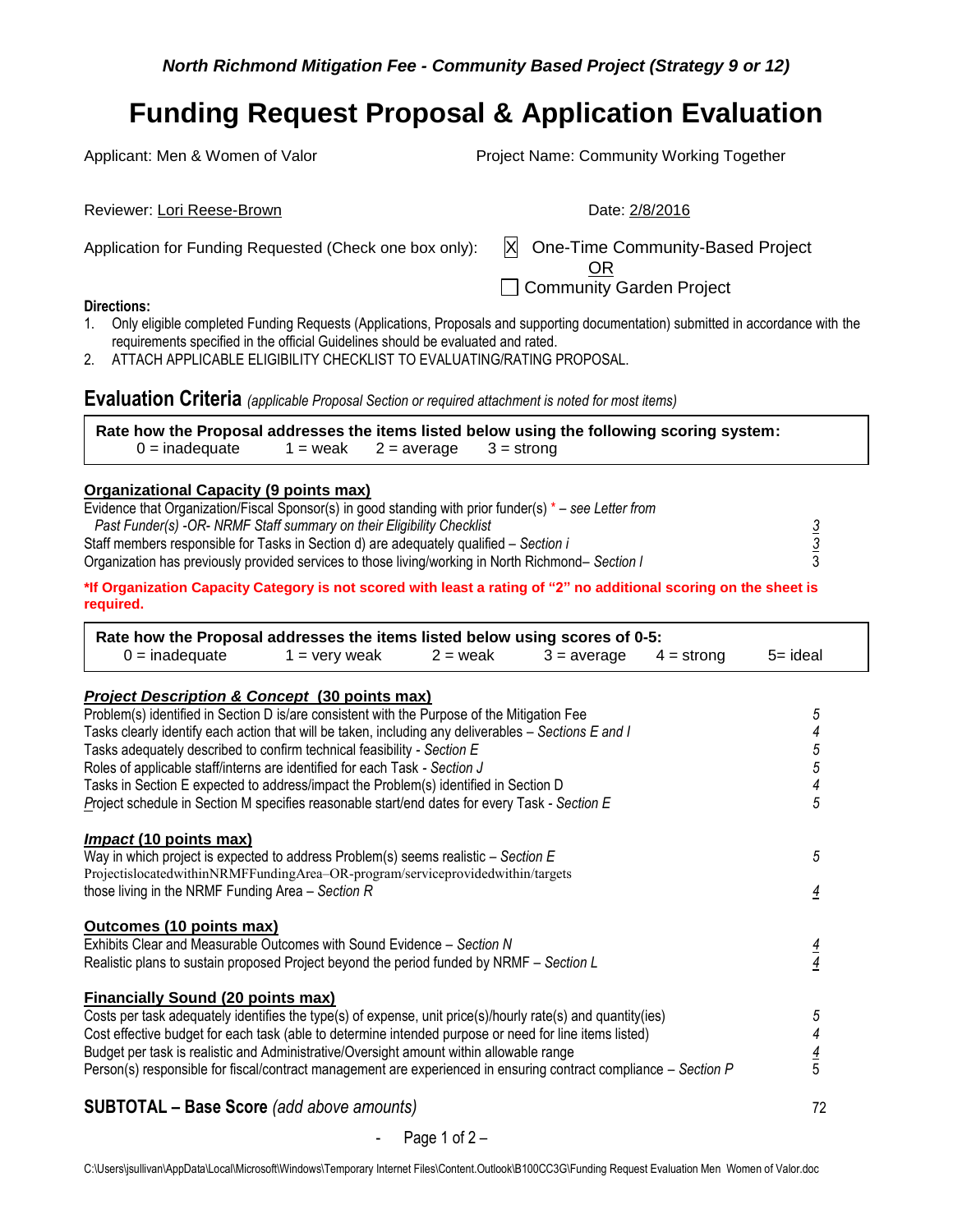*MAXIMUM BASE SCORE = 79 POINTS (NOT INCLUDING OPTIONAL FUNDING PRIORITY SCORE ON THE NEXT PAGE)* **Funding Priorities**

|             |      | response substantiating the YES (e.g. how).<br>$1 = \text{weak}$<br>$2 = average$<br>$3 =$ strong                             |                |
|-------------|------|-------------------------------------------------------------------------------------------------------------------------------|----------------|
|             | Ť.   | Provide jobs and/or professional development/training opportunities for North Richmond residents                              | $\overline{3}$ |
|             | ii.  | Uses or builds upon existing North Richmond Mitigation Fee funded strategies/activities                                       | 3              |
|             | III. | Partnerships with a different entity(ies) currently proposing other Community Based Project(s)                                | 3              |
|             | IV.  | Clear measurable outcomes with sound evidence of success addressing identified problem(s)                                     | 3              |
|             | v.   | Proven track record of successfully implementing similar activities on-time and within budget                                 | $\overline{3}$ |
|             | VI.  | Address unmet needs related to illegal dumping                                                                                | $\overline{3}$ |
|             |      | vii. Supplement or enhance (e.g. increase the effectiveness/success) non-mitigation funded efforts                            | $\overline{2}$ |
|             |      | <b>SUBTOTAL - Funding Priorities</b> (add above amounts)<br><b>MAXIMUM FUNDING PRIORITY SCORE = 21 POINTS</b>                 | 20             |
| Category) - |      | New and/or Creative Project Ideas Proposed (extra 5 points for this<br>3<br>$\bf{0}$<br>Project Idea(s):3<br>5<br>1<br>2<br>3 |                |

## **GRAND TOTAL** 95

*MAXIMUM SCORE = 100 POINTS*

### **What are the strongest areas of the applicant's proposed project?**

I loved the idea of a mascot and engaging the mascot within the schools and throughout the community I also loved the idea if yard signage and utilizing the City's and I-80 electronic LED signs to educate the public and north Richmond residents about illegal dumping, primarily because others who often dumb are outside North Richmond.

### **Are you aware of any concerns about this Applicant, Fiscal Sponsor or proposed project?** No.

**COMMENTS ABOUT PROJECT, SUBMITTALS OR ORGANIZATION(S):**  N/A

**FUNDING RECOMMENDATION: \$30**k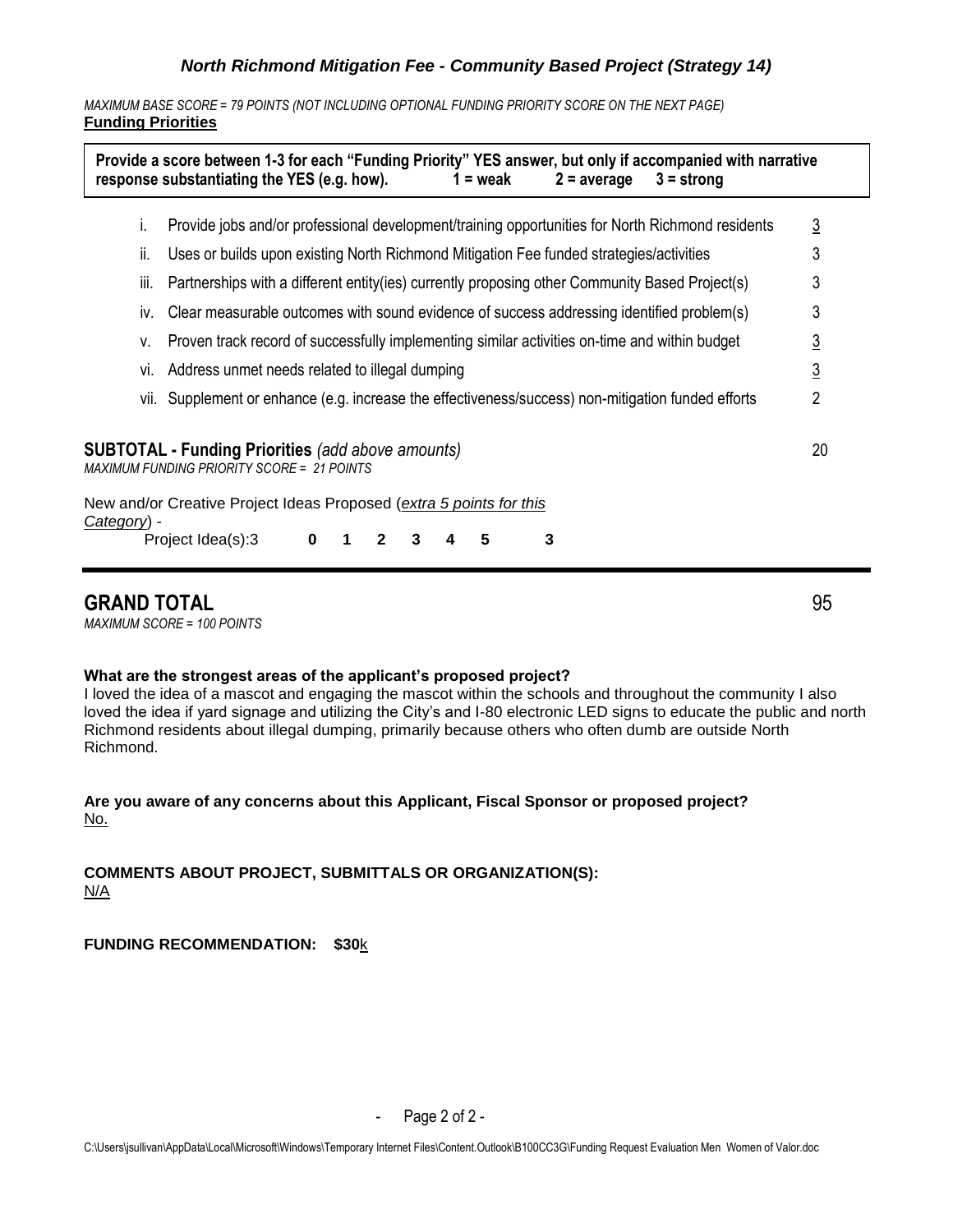Applicant: REACH **Project Name: North Richmond Cleanup Project** 

Application for Funding Requested (Check one box only):  $\boxtimes$  One-Time Community-Based Project

OR □ Community Garden Project

## **Directions:**

- 1. Only eligible completed Funding Requests (Applications, Proposals and supporting documentation) submitted in accordance with the requirements specified in the official Guidelines should be evaluated and rated.
- 2. ATTACH APPLICABLE ELIGIBILITY CHECKLIST TO EVALUATING/RATING PROPOSAL.

**Evaluation Criteria** *(applicable Proposal Section or required attachment is noted for most items)*

Reviewer: Demian Hrdman Date: 2/5/2016

**Rate how the Proposal addresses the items listed below using the following scoring system:**   $0 =$  inadequate  $1 =$  weak  $2 =$  average  $3 =$  strong

### **Organizational Capacity (9 points max)**

| Evidence that Organization/Fiscal Sponsor(s) in good standing with prior funder(s) $*$ – see Letter from |  |
|----------------------------------------------------------------------------------------------------------|--|
| Past Funder(s) -OR- NRMF Staff summary on their Eligibility Checklist                                    |  |
| Staff members responsible for Tasks in Section d) are adequately qualified – Section i                   |  |
| Organization has previously provided services to those living/working in North Richmond– Section I       |  |
|                                                                                                          |  |

**\*If Organization Capacity Category is not scored with least a rating of "2" no additional scoring on the sheet is required.** 

| Rate how the Proposal addresses the items listed below using scores of 0-5:                                                                                                                                                                                                                                                                                                                                                                                                                                                                           |                                      |            |               |              |                                                             |
|-------------------------------------------------------------------------------------------------------------------------------------------------------------------------------------------------------------------------------------------------------------------------------------------------------------------------------------------------------------------------------------------------------------------------------------------------------------------------------------------------------------------------------------------------------|--------------------------------------|------------|---------------|--------------|-------------------------------------------------------------|
| $0 =$ inadequate                                                                                                                                                                                                                                                                                                                                                                                                                                                                                                                                      | $1 =$ very weak                      | $2 =$ weak | $3 = average$ | $4 =$ strong | $5 = ideal$                                                 |
| <b>Project Description &amp; Concept (30 points max)</b>                                                                                                                                                                                                                                                                                                                                                                                                                                                                                              |                                      |            |               |              |                                                             |
| Problem(s) identified in Section D is/are consistent with the Purpose of the Mitigation Fee<br>Tasks clearly identify each action that will be taken, including any deliverables – Sections E and I<br>Tasks adequately described to confirm technical feasibility - Section E<br>Roles of applicable staff/interns are identified for each Task - Section J<br>Tasks in Section E expected to address/impact the Problem(s) identified in Section D<br>Project schedule in Section M specifies reasonable start/end dates for every Task - Section E |                                      |            |               |              | $rac{3}{2}$ $rac{2}{0}$ $rac{1}{4}$ $rac{4}{0}$ $rac{4}{4}$ |
| Impact (10 points max)<br>Way in which project is expected to address Problem(s) seems realistic $-$ Section E<br>Project is located within NRMF Funding Area -OR- program/service provided within/targets<br>those living in the NRMF Funding Area $-$ Section R                                                                                                                                                                                                                                                                                     |                                      |            |               |              | $\overline{3}$<br>$\overline{3}$                            |
| Outcomes (10 points max)<br>Exhibits Clear and Measurable Outcomes with Sound Evidence - Section N<br>Realistic plans to sustain proposed Project beyond the period funded by NRMF - Section L                                                                                                                                                                                                                                                                                                                                                        |                                      |            |               |              | $\frac{4}{2}$                                               |
| <b>Financially Sound (20 points max)</b><br>Costs per task adequately identifies the type(s) of expense, unit price(s)/hourly rate(s) and quantity(ies)<br>Cost effective budget for each task (able to determine intended purpose or need for line items listed)<br>Budget per task is realistic and Administrative/Oversight amount within allowable range<br>Person(s) responsible for fiscal/contract management are experienced in ensuring contract compliance – Section P                                                                      |                                      |            |               |              | $\frac{4}{4}$ $\frac{3}{4}$                                 |
|                                                                                                                                                                                                                                                                                                                                                                                                                                                                                                                                                       | $\bullet$ $\prime$ $\prime$ $\prime$ |            |               |              | $\sqrt{2}$                                                  |

## **SUBTOTAL – Base Score** *(add above amounts)* 49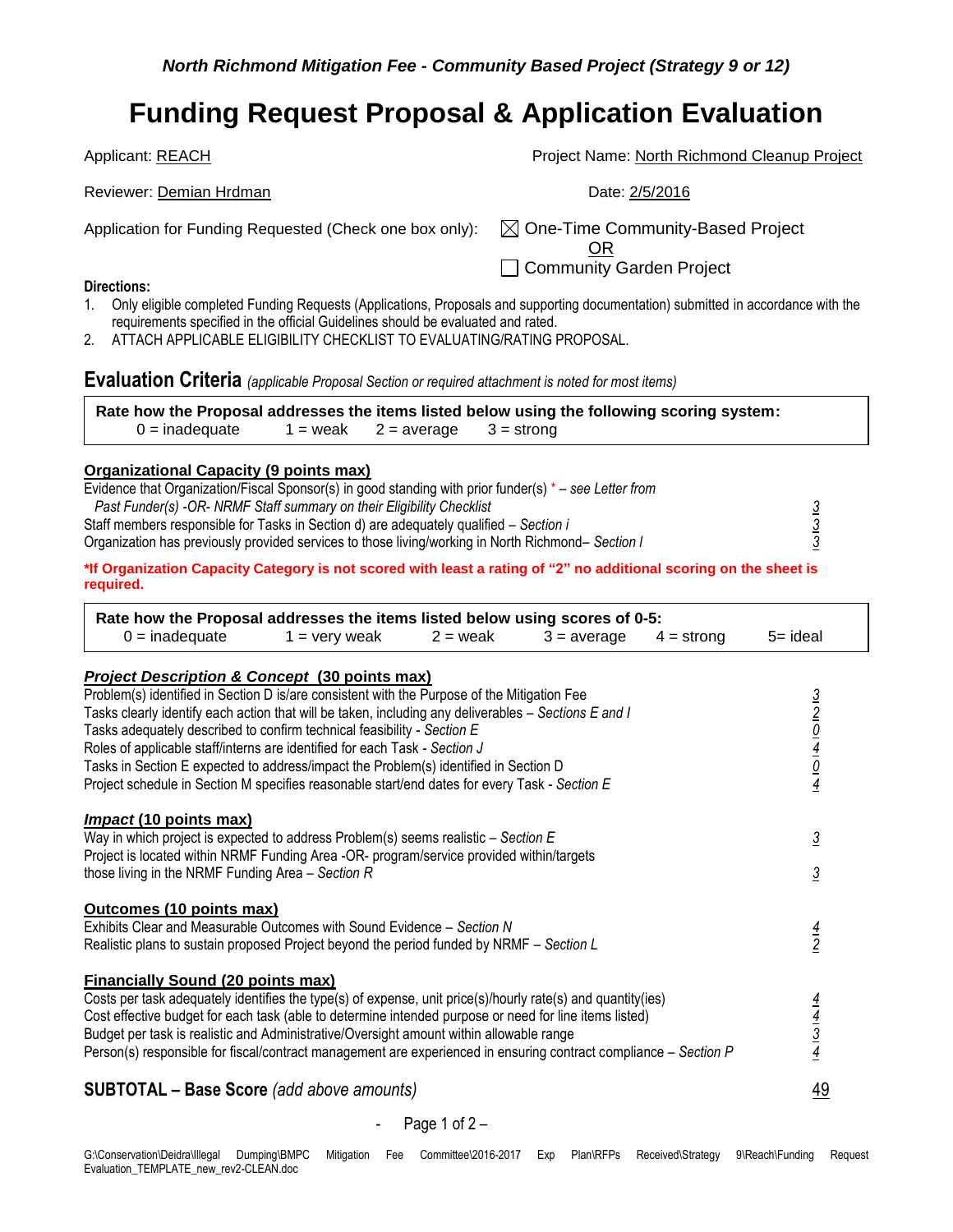*MAXIMUM BASE SCORE = 79 POINTS (NOT INCLUDING OPTIONAL FUNDING PRIORITY SCORE ON THE NEXT PAGE)* **Funding Priorities**

|             | Provide a score between 1-3 for each "Funding Priority" YES answer, but only if accompanied with narrative<br>response substantiating the YES (e.g. how).<br>$1 = \text{weak}$<br>$2 = average$<br>$3 =$ strong |                |  |  |  |  |
|-------------|-----------------------------------------------------------------------------------------------------------------------------------------------------------------------------------------------------------------|----------------|--|--|--|--|
| İ.          | Provide jobs and/or professional development/training opportunities for North Richmond residents                                                                                                                | $\overline{3}$ |  |  |  |  |
| ii.         | Uses or builds upon existing North Richmond Mitigation Fee funded strategies/activities                                                                                                                         | <u>3</u>       |  |  |  |  |
| Ш.          | Partnerships with a different entity (ies) currently proposing other Community Based Project(s)                                                                                                                 | $\overline{2}$ |  |  |  |  |
| İV.         | Clear measurable outcomes with sound evidence of success addressing identified problem(s)                                                                                                                       | <u>3</u>       |  |  |  |  |
| v.          | Proven track record of successfully implementing similar activities on-time and within budget                                                                                                                   | $\overline{3}$ |  |  |  |  |
| VI.         | Address unmet needs related to illegal dumping                                                                                                                                                                  |                |  |  |  |  |
|             | vii. Supplement or enhance (e.g. increase the effectiveness/success) non-mitigation funded efforts                                                                                                              | $\overline{2}$ |  |  |  |  |
|             | <b>SUBTOTAL - Funding Priorities</b> (add above amounts)<br><b>MAXIMUM FUNDING PRIORITY SCORE = 21 POINTS</b>                                                                                                   | <u> 18</u>     |  |  |  |  |
|             | New and/or Creative Project Ideas Proposed (extra 5 points for this                                                                                                                                             |                |  |  |  |  |
| Category) - | Project Idea(s):1<br>$\mathbf 0$<br>3<br>5<br>$\blacksquare$<br>$\mathbf{2}$<br><u>0</u>                                                                                                                        |                |  |  |  |  |
|             |                                                                                                                                                                                                                 |                |  |  |  |  |

## **GRAND TOTAL** 68

*MAXIMUM SCORE = 100 POINTS*

**What are the strongest areas of the applicant's proposed project?**

The proposed project has clear, measurable goals. The project will provide jobs for North Richmond residents and partners with other entities.

**Are you aware of any concerns about this Applicant, Fiscal Sponsor or proposed project?** No.

## **COMMENTS ABOUT PROJECT, SUBMITTALS OR ORGANIZATION(S):**

Proposal did not include Section E. ("Describe the tasks your propsed project is expected to accomplish to address the problems you identified in Section D"). Proposal not clear if proposed clean ups are to be done in Public Right-of-Way or on private property.

## **FUNDING RECOMMENDATION:**

Possibly.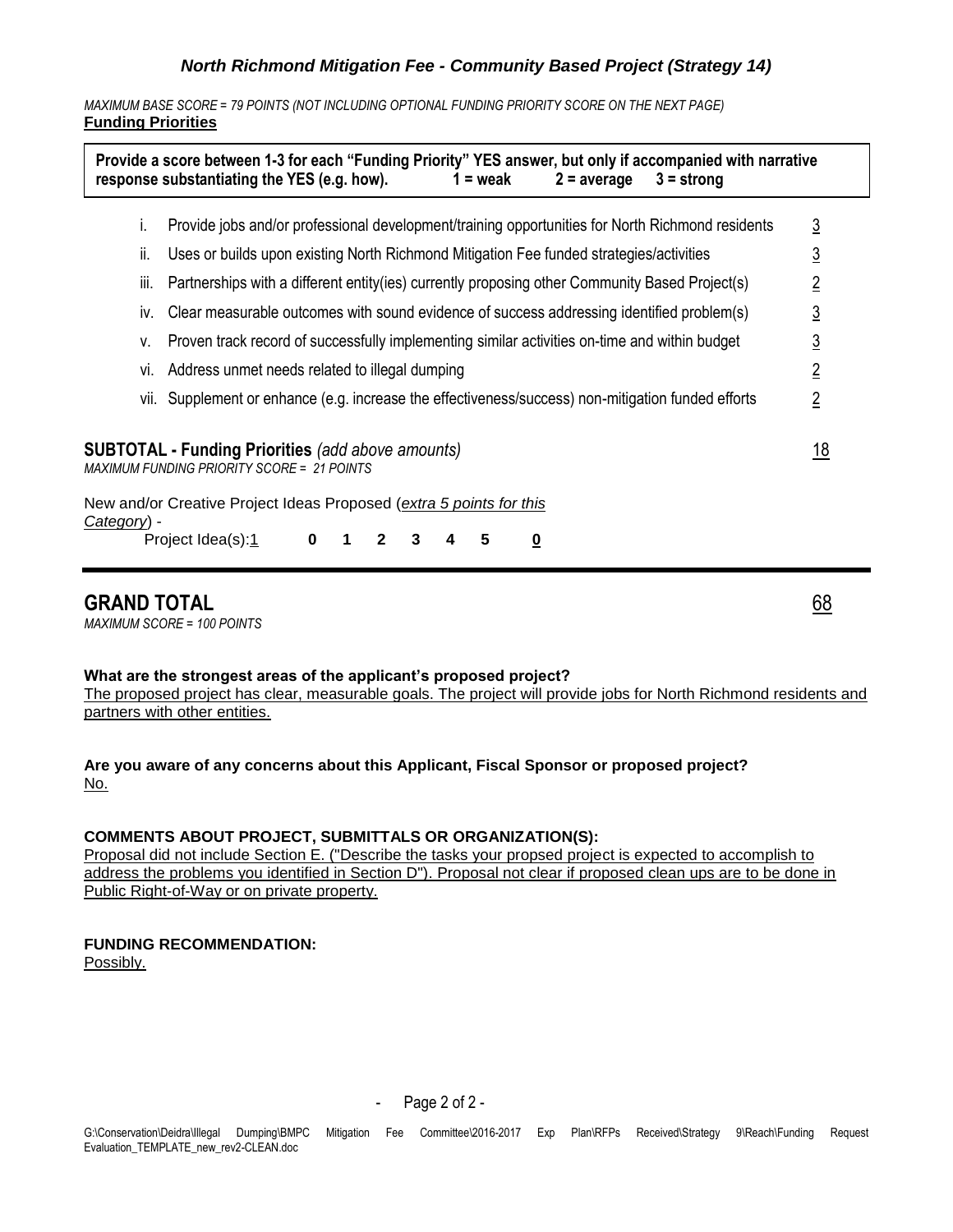| Project Name: North Richmond Cleanup Project<br>Applicant: 501C3 |                                  |  |  |  |
|------------------------------------------------------------------|----------------------------------|--|--|--|
| Reviewer: Lori Reese-Brown                                       | Date: 2/9/2016                   |  |  |  |
| Application for Funding Requested (Check one box only): X        | One-Time Community-Based Project |  |  |  |
|                                                                  | Community Garden Project         |  |  |  |
| Directions:                                                      |                                  |  |  |  |

- 1. Only eligible completed Funding Requests (Applications, Proposals and supporting documentation) submitted in accordance with the requirements specified in the official Guidelines should be evaluated and rated.
- 2. ATTACH APPLICABLE ELIGIBILITY CHECKLIST TO EVALUATING/RATING PROPOSAL.

**Evaluation Criteria** *(applicable Proposal Section or required attachment is noted for most items)*

|                  |  | Rate how the Proposal addresses the items listed below using the following scoring system: |
|------------------|--|--------------------------------------------------------------------------------------------|
| $0 =$ inadequate |  | $1 =$ weak $2 =$ average $3 =$ strong                                                      |

#### **Organizational Capacity (9 points max)**

| Evidence that Organization/Fiscal Sponsor(s) in good standing with prior funder(s) $*$ – see Letter from |  |
|----------------------------------------------------------------------------------------------------------|--|
| Past Funder(s) -OR- NRMF Staff summary on their Eligibility Checklist                                    |  |
| Staff members responsible for Tasks in Section d) are adequately qualified – Section i                   |  |
| Organization has previously provided services to those living/working in North Richmond– Section I       |  |

**\*If Organization Capacity Category is not scored with least a rating of "2" no additional scoring on the sheet is required.** 

| Rate how the Proposal addresses the items listed below using scores of 0-5:<br>$0 =$ inadequate<br>$1 =$ very weak<br>$2 =$ weak<br>$3 = average$<br>$4 =$ strong | $5 = ideal$ |
|-------------------------------------------------------------------------------------------------------------------------------------------------------------------|-------------|
| <b>Project Description &amp; Concept (30 points max)</b>                                                                                                          |             |
| Problem(s) identified in Section D is/are consistent with the Purpose of the Mitigation Fee                                                                       | 5           |
| Tasks clearly identify each action that will be taken, including any deliverables - Sections E and I                                                              | $\sqrt{5}$  |
| Tasks adequately described to confirm technical feasibility - Section E                                                                                           |             |
| Roles of applicable staff/interns are identified for each Task - Section J                                                                                        | 5<br>5      |
| Tasks in Section E expected to address/impact the Problem(s) identified in Section D                                                                              | 5           |
| Project schedule in Section M specifies reasonable start/end dates for every Task - Section E                                                                     | 5           |
| <b>Impact (10 points max)</b>                                                                                                                                     |             |
| Way in which project is expected to address Problem(s) seems realistic $-$ Section E                                                                              | 5           |
| ProjectislocatedwithinNRMFFundingArea-OR-program/serviceprovidedwithin/targets                                                                                    |             |
| those living in the NRMF Funding Area $-$ Section R                                                                                                               | 5           |
| Outcomes (10 points max)                                                                                                                                          |             |
| Exhibits Clear and Measurable Outcomes with Sound Evidence - Section N                                                                                            | 5           |
| Realistic plans to sustain proposed Project beyond the period funded by NRMF - Section L                                                                          | 5           |
| <b>Financially Sound (20 points max)</b>                                                                                                                          |             |
| Costs per task adequately identifies the type(s) of expense, unit price(s)/hourly rate(s) and quantity(ies)                                                       | 5           |
| Cost effective budget for each task (able to determine intended purpose or need for line items listed)                                                            | 5           |
| Budget per task is realistic and Administrative/Oversight amount within allowable range                                                                           | 4           |
| Person(s) responsible for fiscal/contract management are experienced in ensuring contract compliance - Section P                                                  | 5           |
| <b>SUBTOTAL - Base Score</b> (add above amounts)                                                                                                                  | 69          |
| MAVIMUM DASE SCODE – 70 DOINTS (NOT INCLUDING ODTIONAL EUNDING DRIODITY SCODE ON THE NEVT DACE)                                                                   |             |

*MAXIMUM BASE SCORE = 79 POINTS (NOT INCLUDING OPTIONAL FUNDING PRIORITY SCORE ON THE NEXT PAGE)*

- Page  $1$  of  $2 -$ 

C:\Users\jsullivan\AppData\Local\Microsoft\Windows\Temporary Internet Files\Content.Outlook\B100CC3G\Funding Request Evaluation North Richmond Cleanup Project.doc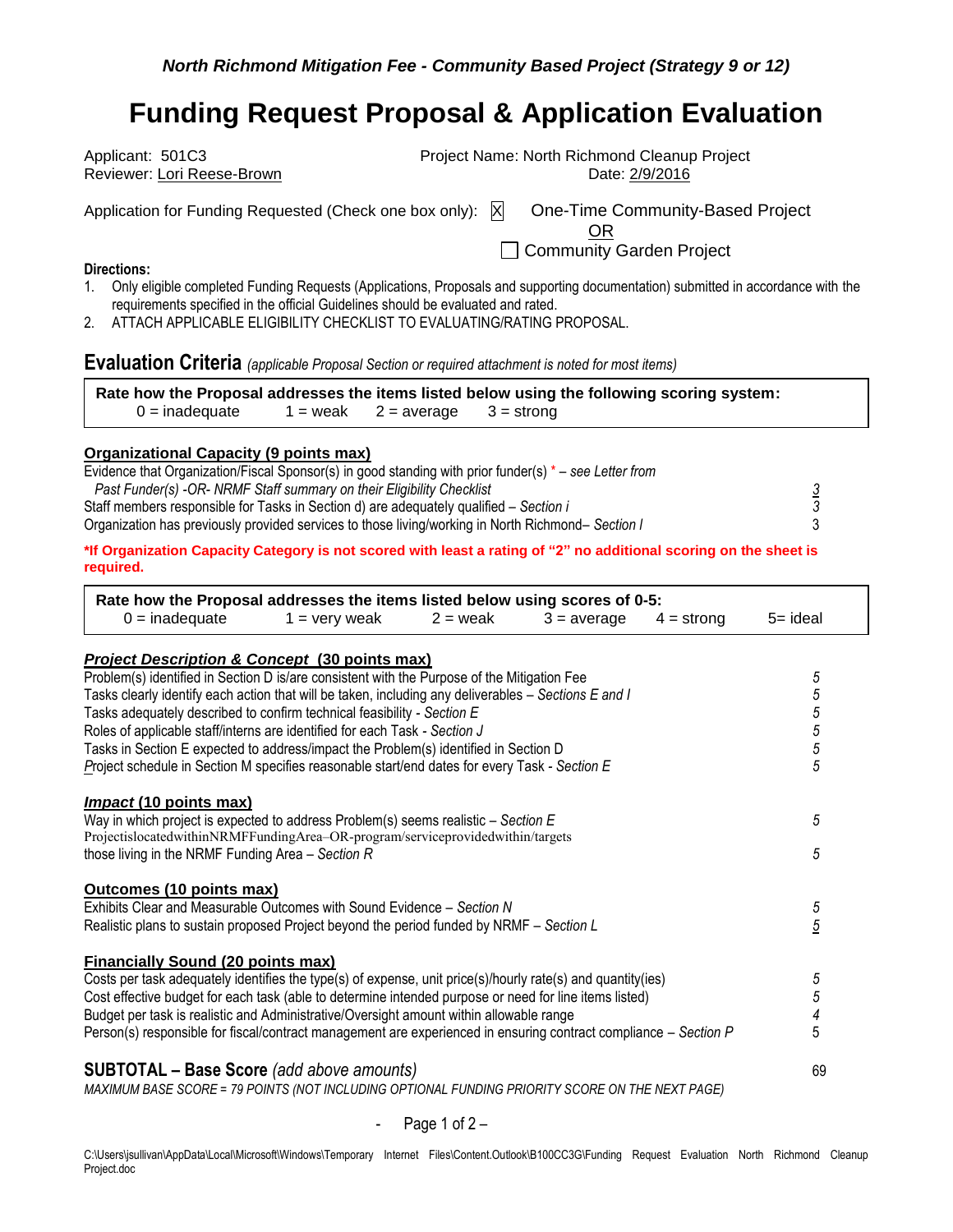#### **Funding Priorities**

|             | L.   | Provide jobs and/or professional development/training opportunities for North Richmond residents              | $\overline{3}$ |
|-------------|------|---------------------------------------------------------------------------------------------------------------|----------------|
|             | ii.  | Uses or builds upon existing North Richmond Mitigation Fee funded strategies/activities                       | 3              |
|             | iii. | Partnerships with a different entity(ies) currently proposing other Community Based Project(s)                | 3              |
|             | İV.  | Clear measurable outcomes with sound evidence of success addressing identified problem(s)                     | 3              |
|             | v.   | Proven track record of successfully implementing similar activities on-time and within budget                 | $\overline{3}$ |
|             | Vİ.  | Address unmet needs related to illegal dumping                                                                | $\overline{3}$ |
|             |      | vii. Supplement or enhance (e.g. increase the effectiveness/success) non-mitigation funded efforts            | 3              |
|             |      | <b>SUBTOTAL - Funding Priorities</b> (add above amounts)<br><b>MAXIMUM FUNDING PRIORITY SCORE = 21 POINTS</b> | 21             |
| Category) - |      | New and/or Creative Project Ideas Proposed (extra 5 points for this                                           |                |
|             |      | Project Idea(s):4<br>5<br>4<br>$\bf{0}$<br>$\mathbf{2}$<br>1<br>3                                             |                |

## **GRAND TOTAL** 94

*MAXIMUM SCORE = 100 POINTS*

### **What are the strongest areas of the applicant's proposed project?**

Great demographics and an understanding of North Richmond, the progress and the resolutions to achieve excellence and community awareness. The proposal addressed much needed goals and effective ways to accomplish the goals. The activities suggested will ensure less blight on vacant properties and promote less illegal dumping.

## **Are you aware of any concerns about this Applicant, Fiscal Sponsor or proposed project?** No.

### **COMMENTS ABOUT PROJECT, SUBMITTALS OR ORGANIZATION(S):**  N/A

## **FUNDING RECOMMENDATION: \$30**k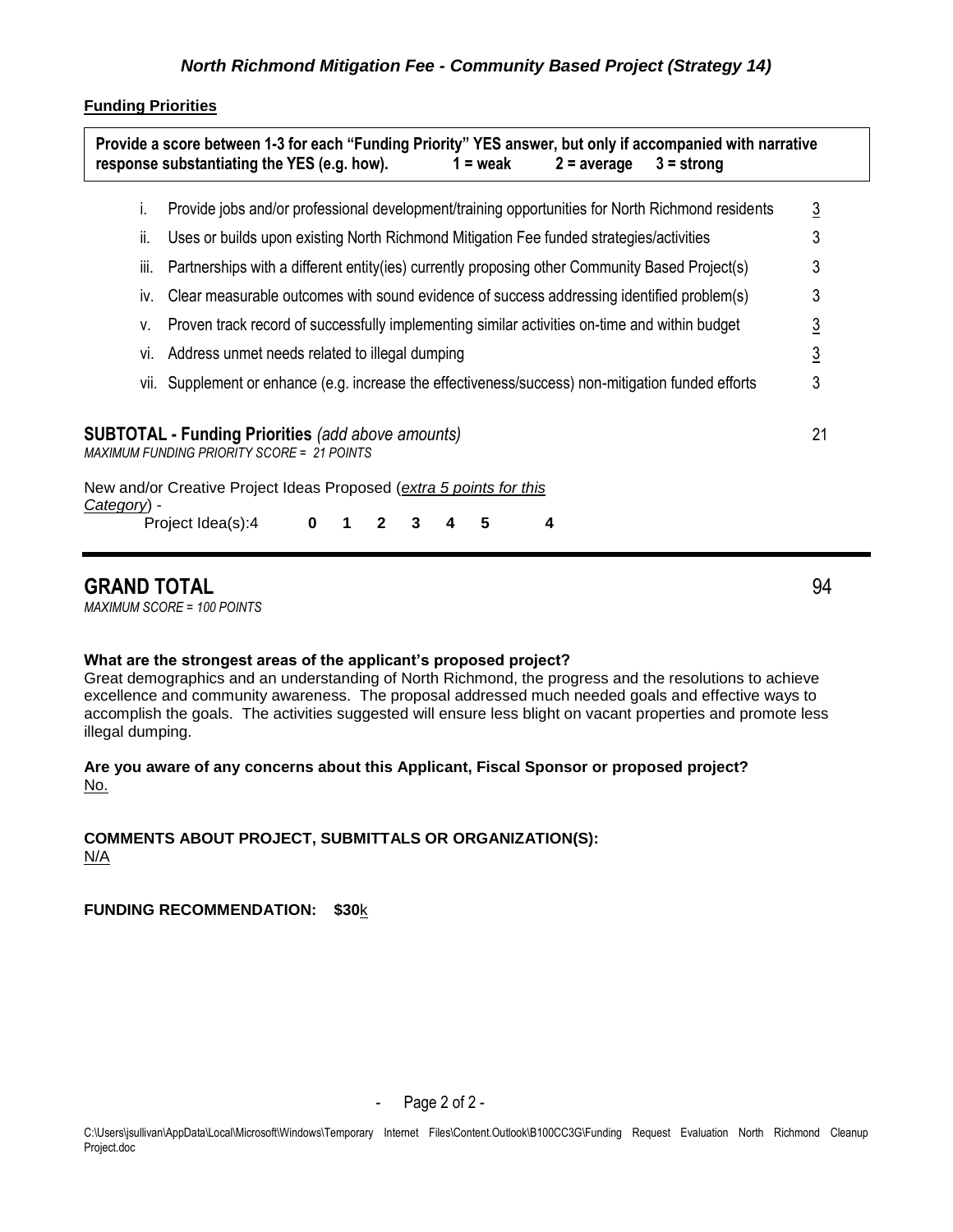Applicant: Urban Tilith **Project Name: Richmond Tool Lending Library** Project Name: Richmond Tool Lending Library Reviewer: Demian Hardman **Date: 2/5/2016** Application for Funding Requested (Check one box only):  $\boxtimes$  One-Time Community-Based Project OR □ Community Garden Project

#### **Directions:**

- 1. Only eligible completed Funding Requests (Applications, Proposals and supporting documentation) submitted in accordance with the requirements specified in the official Guidelines should be evaluated and rated.
- 2. ATTACH APPLICABLE ELIGIBILITY CHECKLIST TO EVALUATING/RATING PROPOSAL.

**Evaluation Criteria** *(applicable Proposal Section or required attachment is noted for most items)*

**Rate how the Proposal addresses the items listed below using the following scoring system:**   $0 =$  inadequate 1 = weak 2 = average 3 = strong

### **Organizational Capacity (9 points max)**

| Evidence that Organization/Fiscal Sponsor(s) in good standing with prior funder(s) $* -$ see Letter from |  |
|----------------------------------------------------------------------------------------------------------|--|
| Past Funder(s) -OR- NRMF Staff summary on their Eligibility Checklist                                    |  |
| Staff members responsible for Tasks in Section d) are adequately qualified – Section i                   |  |
| Organization has previously provided services to those living/working in North Richmond– Section I       |  |
|                                                                                                          |  |

**\*If Organization Capacity Category is not scored with least a rating of "2" no additional scoring on the sheet is required.** 

| Rate how the Proposal addresses the items listed below using scores of 0-5:                                                                                                                                                                                                                                                                                                                                                                                                                                                                           |                                      |            |               |              |                                                         |  |  |
|-------------------------------------------------------------------------------------------------------------------------------------------------------------------------------------------------------------------------------------------------------------------------------------------------------------------------------------------------------------------------------------------------------------------------------------------------------------------------------------------------------------------------------------------------------|--------------------------------------|------------|---------------|--------------|---------------------------------------------------------|--|--|
| $0 =$ inadequate                                                                                                                                                                                                                                                                                                                                                                                                                                                                                                                                      | $1 =$ very weak                      | $2 =$ weak | $3 = average$ | $4 =$ strong | $5 =$ ideal                                             |  |  |
| <b>Project Description &amp; Concept (30 points max)</b>                                                                                                                                                                                                                                                                                                                                                                                                                                                                                              |                                      |            |               |              |                                                         |  |  |
| Problem(s) identified in Section D is/are consistent with the Purpose of the Mitigation Fee<br>Tasks clearly identify each action that will be taken, including any deliverables – Sections E and I<br>Tasks adequately described to confirm technical feasibility - Section E<br>Roles of applicable staff/interns are identified for each Task - Section J<br>Tasks in Section E expected to address/impact the Problem(s) identified in Section D<br>Project schedule in Section M specifies reasonable start/end dates for every Task - Section E |                                      |            |               |              | $\frac{2}{2}$ $\frac{3}{3}$ $\frac{3}{2}$ $\frac{2}{3}$ |  |  |
| <b>Impact (10 points max)</b><br>Way in which project is expected to address Problem(s) seems realistic $-$ Section E<br>Project is located within NRMF Funding Area -OR- program/service provided within/targets                                                                                                                                                                                                                                                                                                                                     |                                      |            |               |              | $\overline{3}$                                          |  |  |
| those living in the NRMF Funding Area $-$ Section R                                                                                                                                                                                                                                                                                                                                                                                                                                                                                                   |                                      |            |               |              | $\overline{4}$                                          |  |  |
| Outcomes (10 points max)<br>Exhibits Clear and Measurable Outcomes with Sound Evidence - Section N<br>Realistic plans to sustain proposed Project beyond the period funded by NRMF - Section L                                                                                                                                                                                                                                                                                                                                                        |                                      |            |               |              | $rac{3}{4}$                                             |  |  |
| <b>Financially Sound (20 points max)</b><br>Costs per task adequately identifies the type(s) of expense, unit price(s)/hourly rate(s) and quantity(ies)<br>Cost effective budget for each task (able to determine intended purpose or need for line items listed)<br>Budget per task is realistic and Administrative/Oversight amount within allowable range<br>Person(s) responsible for fiscal/contract management are experienced in ensuring contract compliance – Section P                                                                      |                                      |            |               |              | $\frac{3}{3}$ $\frac{4}{3}$                             |  |  |
|                                                                                                                                                                                                                                                                                                                                                                                                                                                                                                                                                       | $\bullet$ $\prime$ $\prime$ $\prime$ |            |               |              | $\sqrt{2}$                                              |  |  |

## **SUBTOTAL – Base Score** *(add above amounts)* 48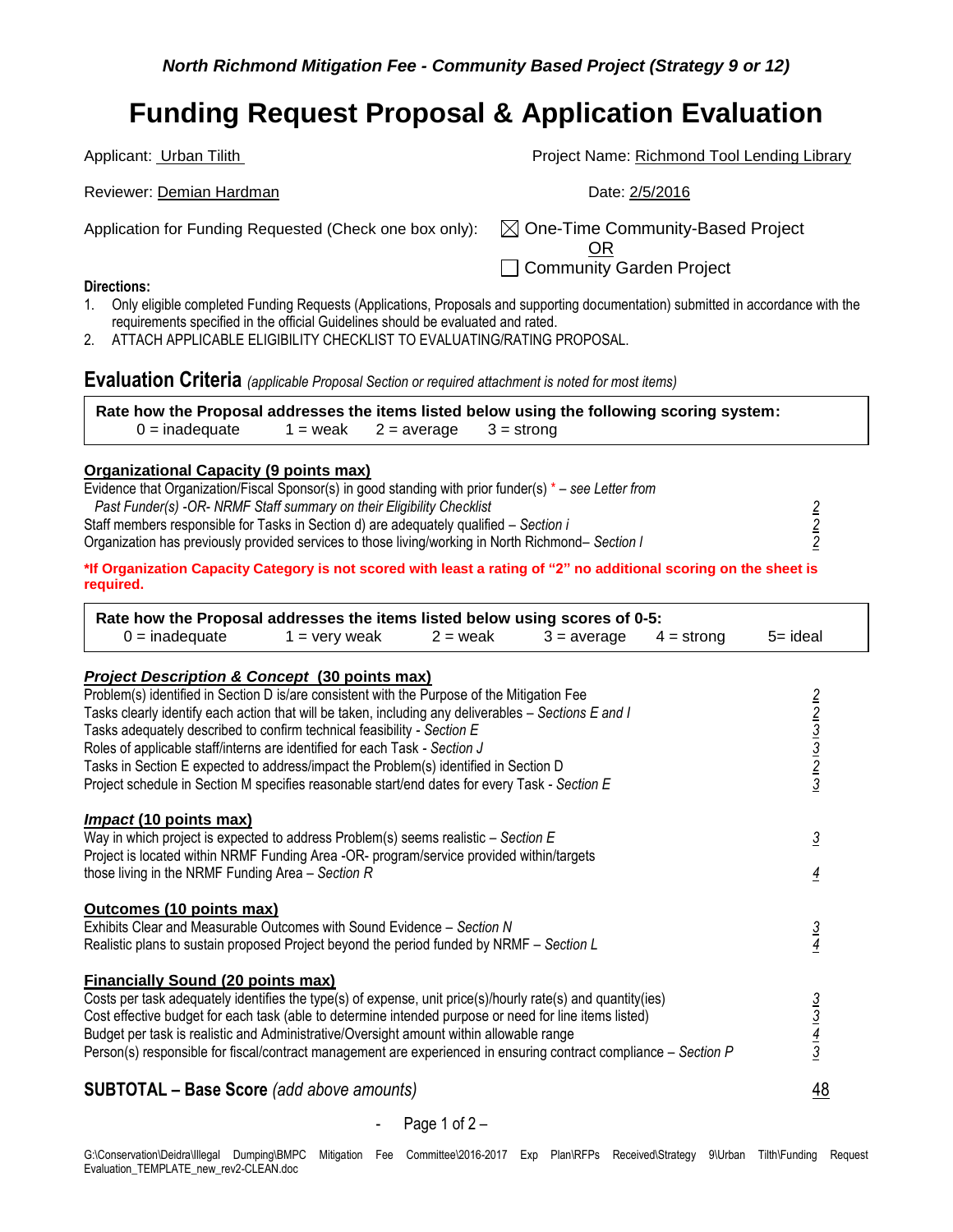*MAXIMUM BASE SCORE = 79 POINTS (NOT INCLUDING OPTIONAL FUNDING PRIORITY SCORE ON THE NEXT PAGE)* **Funding Priorities**

|             |      | Provide a score between 1-3 for each "Funding Priority" YES answer, but only if accompanied with narrative<br>response substantiating the YES (e.g. how).<br>$1 = \text{weak}$<br>$2 = average$<br>$3 =$ strong |                |
|-------------|------|-----------------------------------------------------------------------------------------------------------------------------------------------------------------------------------------------------------------|----------------|
|             | i.   | Provide jobs and/or professional development/training opportunities for North Richmond residents                                                                                                                |                |
|             | ii.  | Uses or builds upon existing North Richmond Mitigation Fee funded strategies/activities                                                                                                                         | $\overline{2}$ |
|             | iii. | Partnerships with a different entity (ies) currently proposing other Community Based Project(s)                                                                                                                 | $\overline{2}$ |
|             | İV.  | Clear measurable outcomes with sound evidence of success addressing identified problem(s)                                                                                                                       | $\overline{2}$ |
|             | v.   | Proven track record of successfully implementing similar activities on-time and within budget                                                                                                                   | $\overline{2}$ |
|             | VI.  | Address unmet needs related to illegal dumping                                                                                                                                                                  | $\overline{2}$ |
|             |      | vii. Supplement or enhance (e.g. increase the effectiveness/success) non-mitigation funded efforts                                                                                                              | $\overline{2}$ |
|             |      | <b>SUBTOTAL - Funding Priorities</b> (add above amounts)<br><b>MAXIMUM FUNDING PRIORITY SCORE = 21 POINTS</b>                                                                                                   | <u> 13</u>     |
| Category) - |      | New and/or Creative Project Ideas Proposed (extra 5 points for this                                                                                                                                             |                |
|             |      | Project Idea(s): New proposal. Interesting concept.<br>5<br>$\overline{3}$<br>$\bf{0}$<br>3                                                                                                                     |                |

## **GRAND TOTAL** 64

*MAXIMUM SCORE = 100 POINTS*

**What are the strongest areas of the applicant's proposed project?** Creative concept.

**Are you aware of any concerns about this Applicant, Fiscal Sponsor or proposed project?** Unclear as to who is the applicant. Application contact info from City of Richmond, but Fiscal Sponsor and Applicant listed as Urban Tilth.

### **COMMENTS ABOUT PROJECT, SUBMITTALS OR ORGANIZATION(S):**

Not clear on location(s) that the Mobile Tool Lending Library would be staged (i.e other permits may be required to be located on Public/Private property). Proposal not entirely clear. Good unique concept, but should have provided more detail on how to implement activity.

**FUNDING RECOMMENDATION:** Possible, but would need to provide a substatial amount of information to get better understanding of proposed project.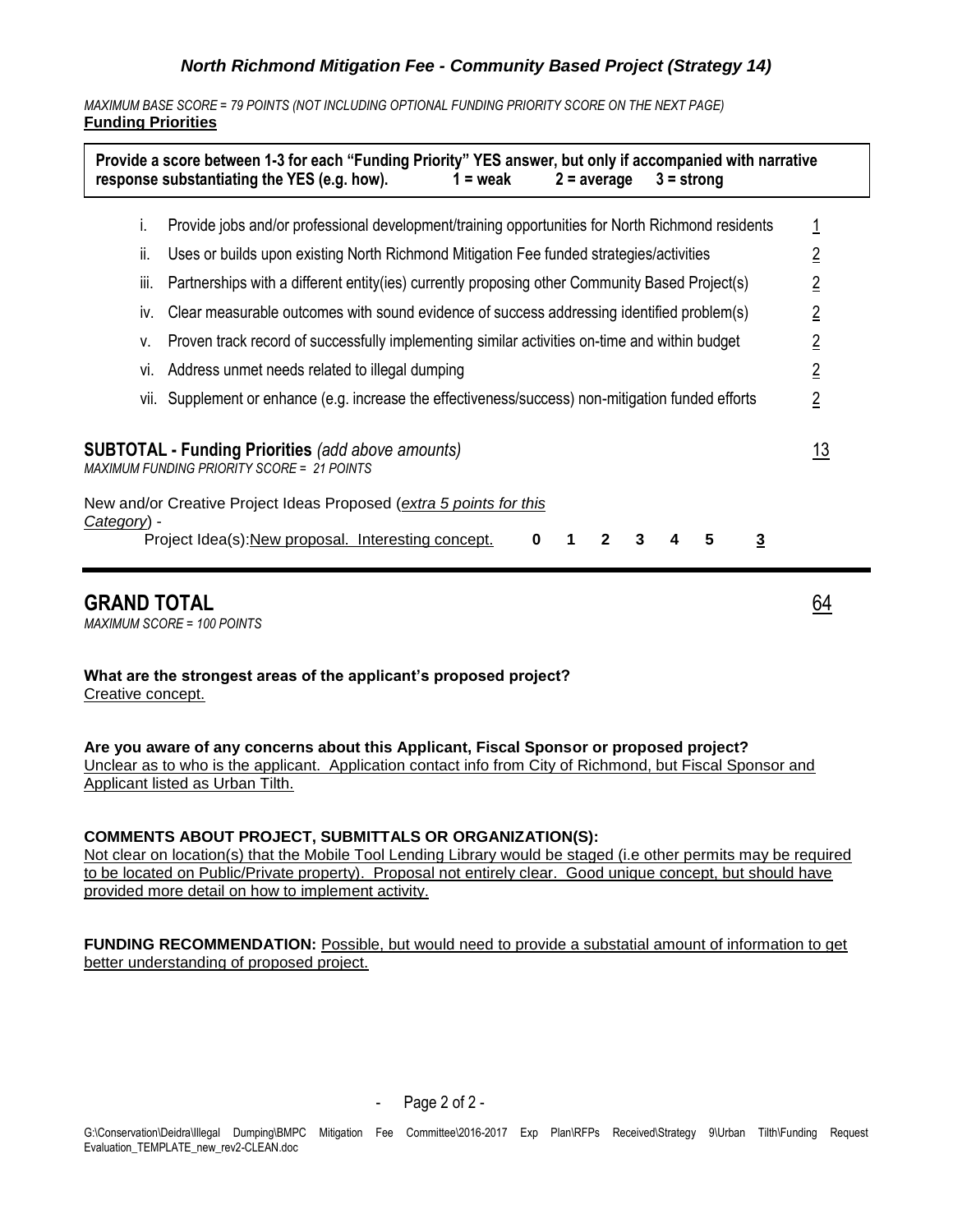Applicant: 501C3 Project Name: Richmond Tool Lending Library

Application for Funding Requested (Check one box only):  $\|X\|$  One-Time Community-Based Project

Reviewer: Lori Reese-Brown **Date: 2/8/2016** Reviewer: Lori Reese-Brown

OR

□ Community Garden Project

## **Directions:**

- 1. Only eligible completed Funding Requests (Applications, Proposals and supporting documentation) submitted in accordance with the requirements specified in the official Guidelines should be evaluated and rated.
- 2. ATTACH APPLICABLE ELIGIBILITY CHECKLIST TO EVALUATING/RATING PROPOSAL.

**Evaluation Criteria** *(applicable Proposal Section or required attachment is noted for most items)*

|                  |                                       | Rate how the Proposal addresses the items listed below using the following scoring system: |  |
|------------------|---------------------------------------|--------------------------------------------------------------------------------------------|--|
| $0 =$ inadequate | $1 =$ weak $2 =$ average $3 =$ strong |                                                                                            |  |

### **Organizational Capacity (9 points max)**

| Evidence that Organization/Fiscal Sponsor(s) in good standing with prior funder(s) $*$ – see Letter from |  |
|----------------------------------------------------------------------------------------------------------|--|
| Past Funder(s) -OR- NRMF Staff summary on their Eligibility Checklist                                    |  |
| Staff members responsible for Tasks in Section d) are adequately qualified – Section i                   |  |
| Organization has previously provided services to those living/working in North Richmond– Section I       |  |

**\*If Organization Capacity Category is not scored with least a rating of "2" no additional scoring on the sheet is required.** 

| Rate how the Proposal addresses the items listed below using scores of 0-5:                                      |                 |            |               |              |                |
|------------------------------------------------------------------------------------------------------------------|-----------------|------------|---------------|--------------|----------------|
| $0 =$ inadequate                                                                                                 | $1 =$ very weak | $2 =$ weak | $3 = average$ | $4 =$ strong | $5 =$ ideal    |
| <b>Project Description &amp; Concept (30 points max)</b>                                                         |                 |            |               |              |                |
| Problem(s) identified in Section D is/are consistent with the Purpose of the Mitigation Fee                      |                 |            |               |              | 5              |
| Tasks clearly identify each action that will be taken, including any deliverables – Sections E and I             |                 |            |               |              | 5              |
| Tasks adequately described to confirm technical feasibility - Section E                                          |                 |            |               |              | $\overline{5}$ |
| Roles of applicable staff/interns are identified for each Task - Section J                                       |                 |            |               |              | $\overline{5}$ |
| Tasks in Section E expected to address/impact the Problem(s) identified in Section D                             |                 |            |               |              | $\sqrt{5}$     |
| Project schedule in Section M specifies reasonable start/end dates for every Task - Section E                    |                 |            |               |              | 5              |
| <i>Impact</i> (10 points max)                                                                                    |                 |            |               |              |                |
| Way in which project is expected to address Problem(s) seems realistic $-$ Section E                             |                 |            |               |              | 4              |
| ProjectislocatedwithinNRMFFundingArea-OR-program/serviceprovidedwithin/targets                                   |                 |            |               |              |                |
| those living in the NRMF Funding Area $-$ Section R                                                              |                 |            |               |              | $\overline{4}$ |
| Outcomes (10 points max)                                                                                         |                 |            |               |              |                |
| Exhibits Clear and Measurable Outcomes with Sound Evidence - Section N                                           |                 |            |               |              |                |
| Realistic plans to sustain proposed Project beyond the period funded by NRMF – Section L                         |                 |            |               |              | $\frac{4}{4}$  |
| <b>Financially Sound (20 points max)</b>                                                                         |                 |            |               |              |                |
| Costs per task adequately identifies the type(s) of expense, unit price(s)/hourly rate(s) and quantity(ies)      |                 |            |               |              | 4              |
| Cost effective budget for each task (able to determine intended purpose or need for line items listed)           |                 |            |               |              |                |
| Budget per task is realistic and Administrative/Oversight amount within allowable range                          |                 |            |               |              | $\frac{4}{5}$  |
| Person(s) responsible for fiscal/contract management are experienced in ensuring contract compliance – Section P |                 |            |               |              |                |
| <b>SUBTOTAL - Base Score</b> (add above amounts)                                                                 |                 |            |               |              | 72             |
| MAXIMUM BASE SCORE = 79 POINTS (NOT INCLUDING OPTIONAL FUNDING PRIORITY SCORE ON THE NEXT PAGE)                  |                 |            |               |              |                |
|                                                                                                                  |                 |            |               |              |                |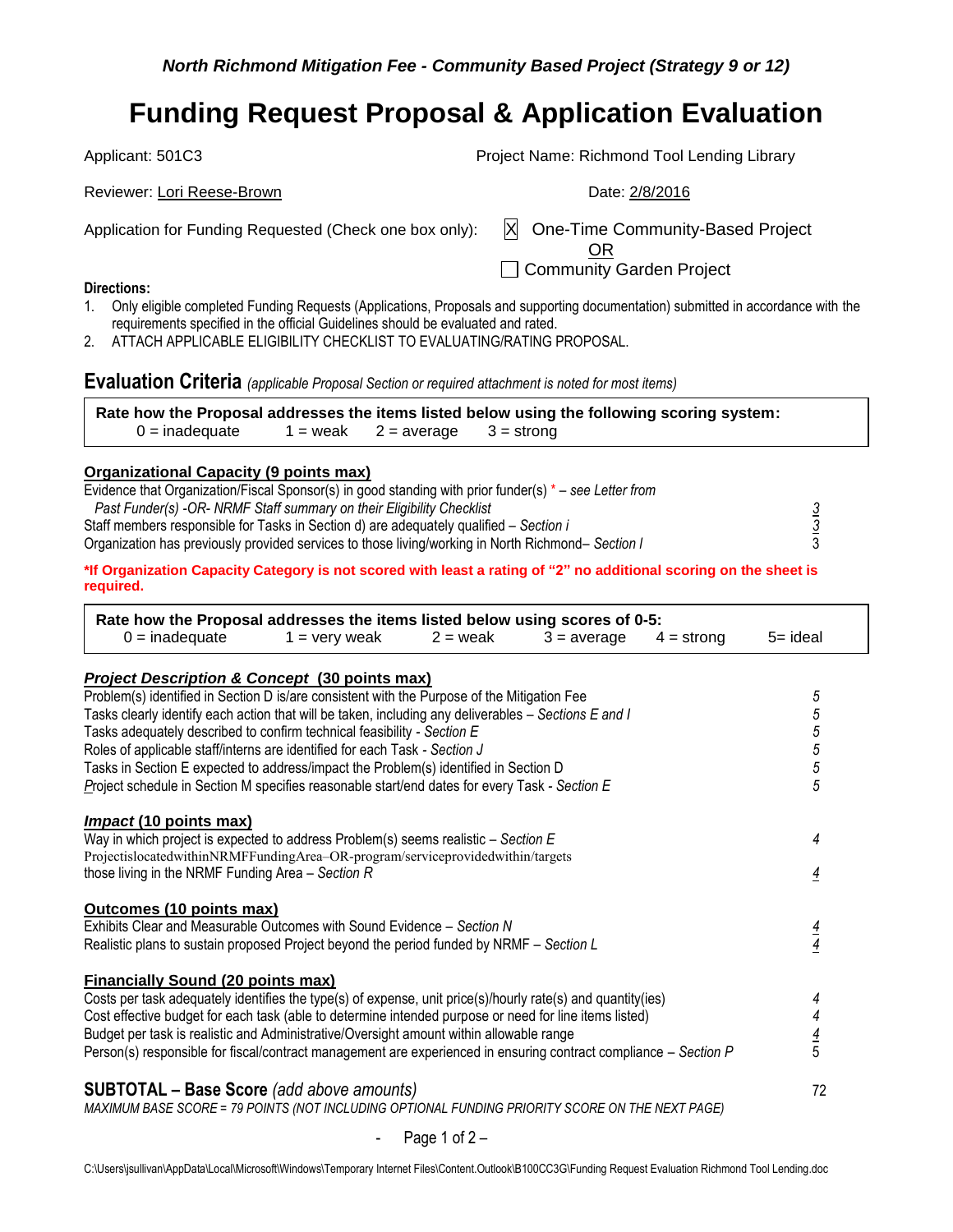## **Funding Priorities**

|                     |     | Provide a score between 1-3 for each "Funding Priority" YES answer, but only if accompanied with narrative<br>response substantiating the YES (e.g. how).<br>$1 =$ weak<br>$2 = average$<br>$3 =$ strong |                |
|---------------------|-----|----------------------------------------------------------------------------------------------------------------------------------------------------------------------------------------------------------|----------------|
|                     | ı.  | Provide jobs and/or professional development/training opportunities for North Richmond residents                                                                                                         | $\overline{3}$ |
|                     | ii. | Uses or builds upon existing North Richmond Mitigation Fee funded strategies/activities                                                                                                                  | 3              |
|                     | Ш.  | Partnerships with a different entity (ies) currently proposing other Community Based Project(s)                                                                                                          | 3              |
|                     | IV. | Clear measurable outcomes with sound evidence of success addressing identified problem(s)                                                                                                                | 3              |
|                     | v.  | Proven track record of successfully implementing similar activities on-time and within budget                                                                                                            | <u>3</u>       |
|                     | VI. | Address unmet needs related to illegal dumping                                                                                                                                                           | <u>3</u>       |
|                     |     | vii. Supplement or enhance (e.g. increase the effectiveness/success) non-mitigation funded efforts                                                                                                       | <u>3</u>       |
|                     |     | <b>SUBTOTAL - Funding Priorities</b> (add above amounts)<br><b>MAXIMUM FUNDING PRIORITY SCORE = 21 POINTS</b>                                                                                            | 21             |
| <u>Category</u> ) - |     | New and/or Creative Project Ideas Proposed (extra 5 points for this                                                                                                                                      |                |
|                     |     | Project Idea(s):3<br>3<br>0<br>5<br>2                                                                                                                                                                    |                |

## **GRAND TOTAL** 96

*MAXIMUM SCORE = 100 POINTS*

**What are the strongest areas of the applicant's proposed project?**

I loved the tool library strategy and engaging the community and children in this process.

**Are you aware of any concerns about this Applicant, Fiscal Sponsor or proposed project?** No.

**COMMENTS ABOUT PROJECT, SUBMITTALS OR ORGANIZATION(S):**  N/A

**FUNDING RECOMMENDATION: \$28**k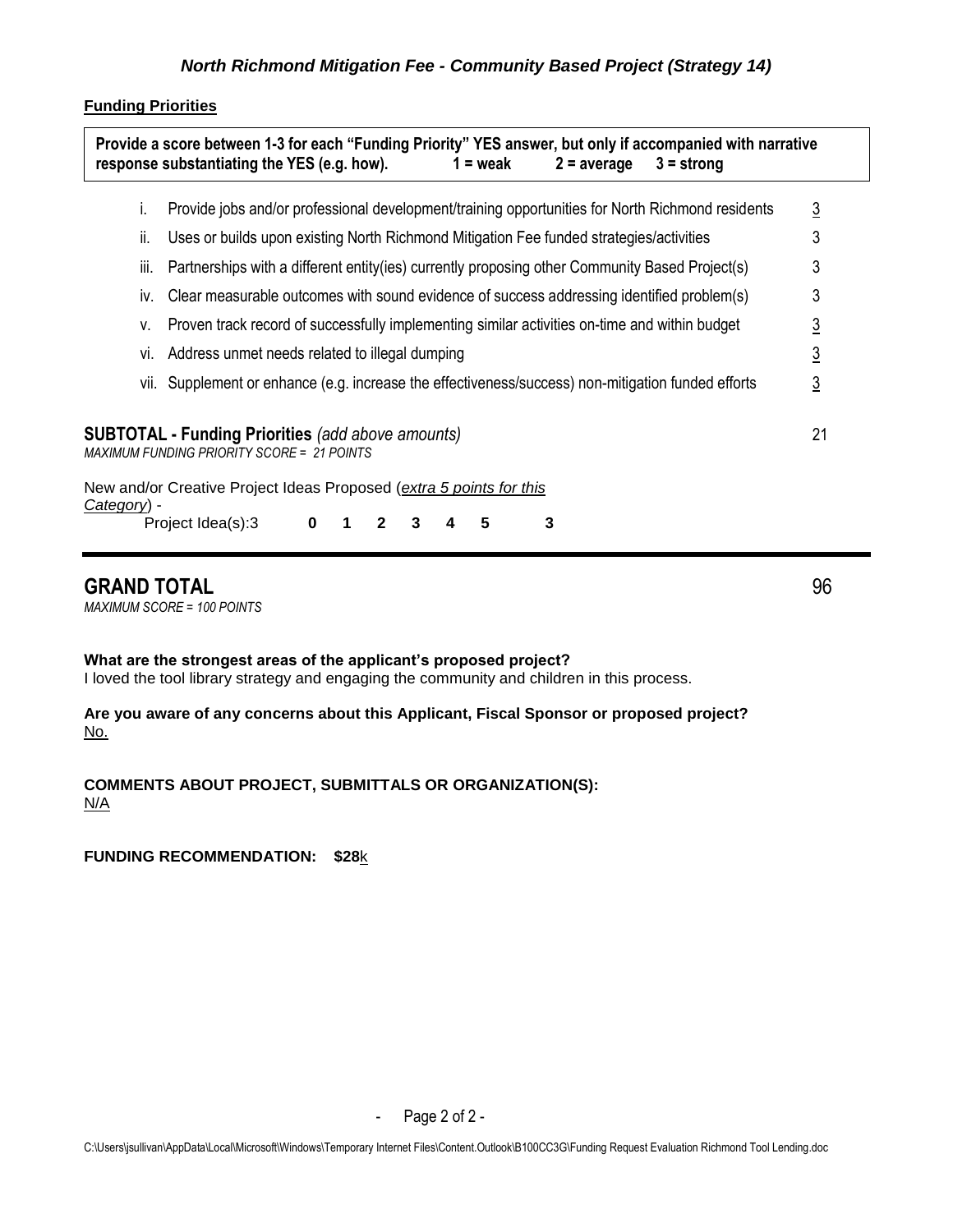Applicant: Voyages **Project Name:** Verde Eco-Steward Voyage

Application for Funding Requested (Check one box only):  $\boxtimes$  One-Time Community-Based Project

OR □ Community Garden Project

### **Directions:**

- 1. Only eligible completed Funding Requests (Applications, Proposals and supporting documentation) submitted in accordance with the requirements specified in the official Guidelines should be evaluated and rated.
- 2. ATTACH APPLICABLE ELIGIBILITY CHECKLIST TO EVALUATING/RATING PROPOSAL.

**Evaluation Criteria** *(applicable Proposal Section or required attachment is noted for most items)*

Reviewer: Demian Hardman **Date: 2/5/2016** 

**Rate how the Proposal addresses the items listed below using the following scoring system:**   $0 =$  inadequate 1 = weak 2 = average 3 = strong

## **Organizational Capacity (9 points max)**

| Evidence that Organization/Fiscal Sponsor(s) in good standing with prior funder(s) $*$ – see Letter from |  |
|----------------------------------------------------------------------------------------------------------|--|
| Past Funder(s) -OR- NRMF Staff summary on their Eligibility Checklist                                    |  |
| Staff members responsible for Tasks in Section d) are adequately qualified – Section i                   |  |
| Organization has previously provided services to those living/working in North Richmond– Section I       |  |
|                                                                                                          |  |

**\*If Organization Capacity Category is not scored with least a rating of "2" no additional scoring on the sheet is required.** 

| Rate how the Proposal addresses the items listed below using scores of 0-5:                                                                                                                                           |                 |            |               |              |                                                         |
|-----------------------------------------------------------------------------------------------------------------------------------------------------------------------------------------------------------------------|-----------------|------------|---------------|--------------|---------------------------------------------------------|
| $0 =$ inadequate                                                                                                                                                                                                      | $1 =$ very weak | $2 =$ weak | $3 = average$ | $4 =$ strong | 5= ideal                                                |
| <b>Project Description &amp; Concept (30 points max)</b>                                                                                                                                                              |                 |            |               |              |                                                         |
| Problem(s) identified in Section D is/are consistent with the Purpose of the Mitigation Fee                                                                                                                           |                 |            |               |              |                                                         |
| Tasks clearly identify each action that will be taken, including any deliverables - Sections E and I                                                                                                                  |                 |            |               |              |                                                         |
| Tasks adequately described to confirm technical feasibility - Section E                                                                                                                                               |                 |            |               |              |                                                         |
| Roles of applicable staff/interns are identified for each Task - Section J                                                                                                                                            |                 |            |               |              |                                                         |
| Tasks in Section E expected to address/impact the Problem(s) identified in Section D                                                                                                                                  |                 |            |               |              | $\frac{3}{3}$ $\frac{3}{5}$ $\frac{1}{5}$ $\frac{3}{5}$ |
| Project schedule in Section M specifies reasonable start/end dates for every Task - Section E                                                                                                                         |                 |            |               |              |                                                         |
| <b>Impact (10 points max)</b>                                                                                                                                                                                         |                 |            |               |              |                                                         |
| Way in which project is expected to address Problem(s) seems realistic $-$ Section E                                                                                                                                  |                 |            |               |              | $\overline{3}$                                          |
| Project is located within NRMF Funding Area -OR- program/service provided within/targets                                                                                                                              |                 |            |               |              |                                                         |
| those living in the NRMF Funding Area $-$ Section R                                                                                                                                                                   |                 |            |               |              | $\overline{5}$                                          |
| Outcomes (10 points max)                                                                                                                                                                                              |                 |            |               |              |                                                         |
| Exhibits Clear and Measurable Outcomes with Sound Evidence - Section N                                                                                                                                                |                 |            |               |              |                                                         |
| Realistic plans to sustain proposed Project beyond the period funded by NRMF - Section L                                                                                                                              |                 |            |               |              | $\frac{4}{2}$                                           |
|                                                                                                                                                                                                                       |                 |            |               |              |                                                         |
| <b>Financially Sound (20 points max)</b>                                                                                                                                                                              |                 |            |               |              |                                                         |
| Costs per task adequately identifies the type(s) of expense, unit price(s)/hourly rate(s) and quantity(ies)<br>Cost effective budget for each task (able to determine intended purpose or need for line items listed) |                 |            |               |              | $\frac{\frac{4}{4}}{\frac{4}{5}}$                       |
| Budget per task is realistic and Administrative/Oversight amount within allowable range                                                                                                                               |                 |            |               |              |                                                         |
| Person(s) responsible for fiscal/contract management are experienced in ensuring contract compliance – Section P                                                                                                      |                 |            |               |              |                                                         |
|                                                                                                                                                                                                                       |                 |            |               |              |                                                         |
| <b>SUBTOTAL - Base Score</b> (add above amounts)                                                                                                                                                                      |                 |            |               |              | 59                                                      |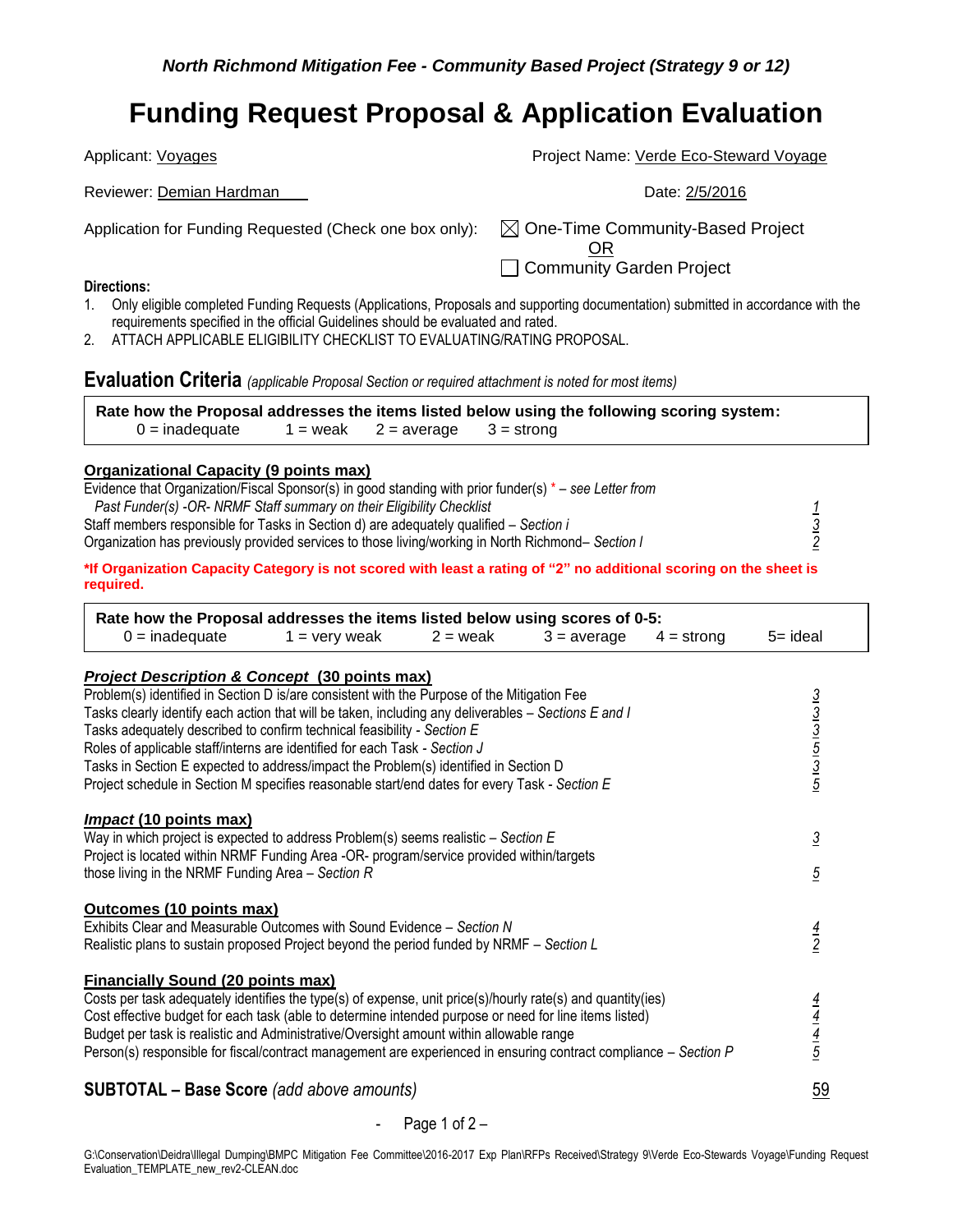*MAXIMUM BASE SCORE = 79 POINTS (NOT INCLUDING OPTIONAL FUNDING PRIORITY SCORE ON THE NEXT PAGE)* **Funding Priorities**

|             |                                                                                                        | Provide a score between 1-3 for each "Funding Priority" YES answer, but only if accompanied with narrative<br>response substantiating the YES (e.g. how).<br>$1 = \text{weak}$<br>$2 = average$<br>$3 =$ strong |                |  |
|-------------|--------------------------------------------------------------------------------------------------------|-----------------------------------------------------------------------------------------------------------------------------------------------------------------------------------------------------------------|----------------|--|
|             | İ.                                                                                                     | Provide jobs and/or professional development/training opportunities for North Richmond residents                                                                                                                | $\overline{2}$ |  |
|             | ii.                                                                                                    | Uses or builds upon existing North Richmond Mitigation Fee funded strategies/activities                                                                                                                         |                |  |
|             | Partnerships with a different entity(ies) currently proposing other Community Based Project(s)<br>iii. |                                                                                                                                                                                                                 |                |  |
|             | İV.                                                                                                    | Clear measurable outcomes with sound evidence of success addressing identified problem(s)                                                                                                                       | $\overline{3}$ |  |
|             | Proven track record of successfully implementing similar activities on-time and within budget<br>۷.    |                                                                                                                                                                                                                 |                |  |
|             | Vİ.                                                                                                    | Address unmet needs related to illegal dumping                                                                                                                                                                  | $\overline{2}$ |  |
|             |                                                                                                        | vii. Supplement or enhance (e.g. increase the effectiveness/success) non-mitigation funded efforts                                                                                                              | 1              |  |
|             |                                                                                                        | <b>SUBTOTAL - Funding Priorities</b> (add above amounts)<br>MAXIMUM FUNDING PRIORITY SCORE = 21 POINTS                                                                                                          | <u> 12</u>     |  |
|             |                                                                                                        | New and/or Creative Project Ideas Proposed (extra 5 points for this                                                                                                                                             |                |  |
| Category) - |                                                                                                        | Project Idea(s): Use of Technology for Education Purposes<br>5<br>3<br>0                                                                                                                                        | $\overline{2}$ |  |
|             |                                                                                                        | <b>GRAND TOTAL</b>                                                                                                                                                                                              | 73             |  |

*MAXIMUM SCORE = 100 POINTS*

#### **What are the strongest areas of the applicant's proposed project?**

Proposal focuses on educating youth with direction from highly qualified individuals. Project has clear, measurable goals.

**Are you aware of any concerns about this Applicant, Fiscal Sponsor or proposed project?** No previous experience partnering with applicant or Fiscal Sponsor. Application missing letter from previous funder to substantiate fiscal responsibility. Application is also missing written agreement between applicant and fiscal sponsor, including proof of fiscal sponsors status as a 501(c)(3).

## **COMMENTS ABOUT PROJECT, SUBMITTALS OR ORGANIZATION(S):**

Creative concept that involves the use of technology to engage North Richmond youth.

**FUNDING RECOMMENDATION:** Yes, contingent upon receiving required fiscal sponsor documentation.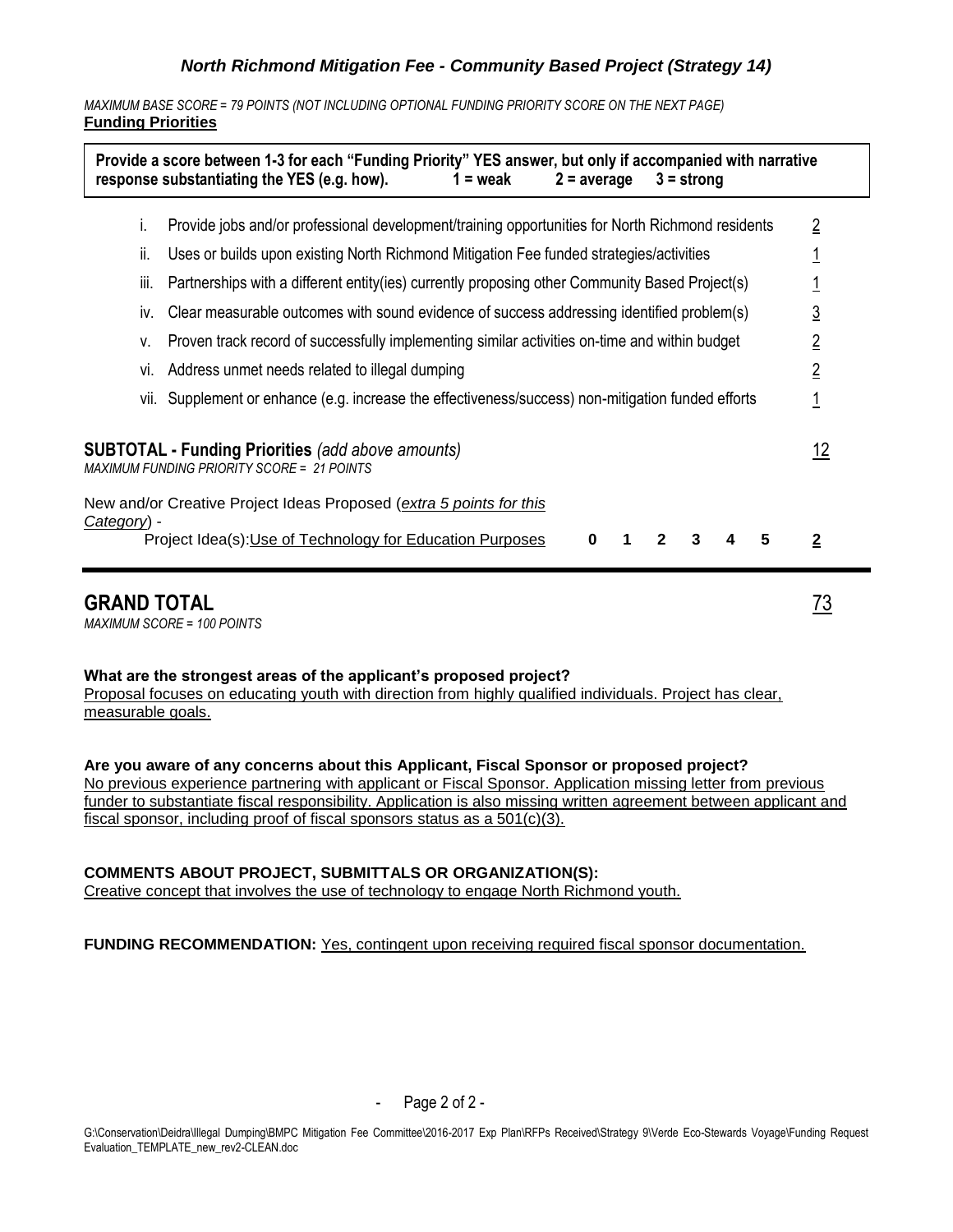Applicant: \_ **Project Name:** <u>Verde Eco-Steward Voyage</u> Project Name: <u>Verde Eco-Steward Voyage</u>

Reviewer: Lori Reese-Brown Date: 2/8/2016

Application for Funding Requested (Check one box only): One-Time Community-Based Project

OR □ Community Garden Project

- **Directions:**
- 1. Only eligible completed Funding Requests (Applications, Proposals and supporting documentation) submitted in accordance with the requirements specified in the official Guidelines should be evaluated and rated.
- 2. ATTACH APPLICABLE ELIGIBILITY CHECKLIST TO EVALUATING/RATING PROPOSAL.

**Evaluation Criteria** *(applicable Proposal Section or required attachment is noted for most items)*

**Rate how the Proposal addresses the items listed below using the following scoring system:**   $0 =$  inadequate 1 = weak 2 = average 3 = strong

### **Organizational Capacity (9 points max)**

| Evidence that Organization/Fiscal Sponsor(s) in good standing with prior funder(s) $* -$ see Letter from |  |
|----------------------------------------------------------------------------------------------------------|--|
| Past Funder(s) -OR- NRMF Staff summary on their Eligibility Checklist                                    |  |
| Staff members responsible for Tasks in Section d) are adequately qualified – Section i                   |  |
| Organization has previously provided services to those living/working in North Richmond– Section I       |  |

**\*If Organization Capacity Category is not scored with least a rating of "2" no additional scoring on the sheet is required.** 

| Rate how the Proposal addresses the items listed below using scores of 0-5:<br>$0 =$ inadequate                                                                      | $1 =$ very weak | $2 =$ weak | $3 = average$ | $4 =$ strong | $5 = ideal$    |
|----------------------------------------------------------------------------------------------------------------------------------------------------------------------|-----------------|------------|---------------|--------------|----------------|
|                                                                                                                                                                      |                 |            |               |              |                |
| <b>Project Description &amp; Concept (30 points max)</b>                                                                                                             |                 |            |               |              |                |
| Problem(s) identified in Section D is/are consistent with the Purpose of the Mitigation Fee                                                                          |                 |            |               |              | 4              |
| Tasks clearly identify each action that will be taken, including any deliverables - Sections E and I                                                                 |                 |            |               |              | $\frac{4}{4}$  |
| Tasks adequately described to confirm technical feasibility - Section E<br>Roles of applicable staff/interns are identified for each Task - Section J                |                 |            |               |              |                |
| Tasks in Section E expected to address/impact the Problem(s) identified in Section D                                                                                 |                 |            |               |              | $\frac{4}{4}$  |
| Project schedule in Section M specifies reasonable start/end dates for every Task - Section E                                                                        |                 |            |               |              |                |
|                                                                                                                                                                      |                 |            |               |              |                |
| <b>Impact (10 points max)</b>                                                                                                                                        |                 |            |               |              |                |
| Way in which project is expected to address Problem(s) seems realistic - Section E<br>ProjectislocatedwithinNRMFFundingArea-OR-program/serviceprovidedwithin/targets |                 |            |               |              | $\overline{4}$ |
| those living in the NRMF Funding Area $-$ Section R                                                                                                                  |                 |            |               |              | $\overline{5}$ |
|                                                                                                                                                                      |                 |            |               |              |                |
| Outcomes (10 points max)                                                                                                                                             |                 |            |               |              |                |
| Exhibits Clear and Measurable Outcomes with Sound Evidence - Section N                                                                                               |                 |            |               |              | $\frac{4}{5}$  |
| Realistic plans to sustain proposed Project beyond the period funded by NRMF - Section L                                                                             |                 |            |               |              |                |
| <b>Financially Sound (20 points max)</b>                                                                                                                             |                 |            |               |              |                |
| Costs per task adequately identifies the type(s) of expense, unit price(s)/hourly rate(s) and quantity(ies)                                                          |                 |            |               |              |                |
| Cost effective budget for each task (able to determine intended purpose or need for line items listed)                                                               |                 |            |               |              | $\frac{4}{4}$  |
| Budget per task is realistic and Administrative/Oversight amount within allowable range                                                                              |                 |            |               |              | $\frac{4}{5}$  |
| Person(s) responsible for fiscal/contract management are experienced in ensuring contract compliance – Section P                                                     |                 |            |               |              |                |
| <b>SUBTOTAL - Base Score</b> (add above amounts)                                                                                                                     |                 |            |               |              | 60             |
| MAXIMUM BASE SCORE = 79 POINTS (NOT INCLUDING OPTIONAL FUNDING PRIORITY SCORE ON THE NEXT PAGE)                                                                      |                 |            |               |              |                |
|                                                                                                                                                                      |                 |            |               |              |                |